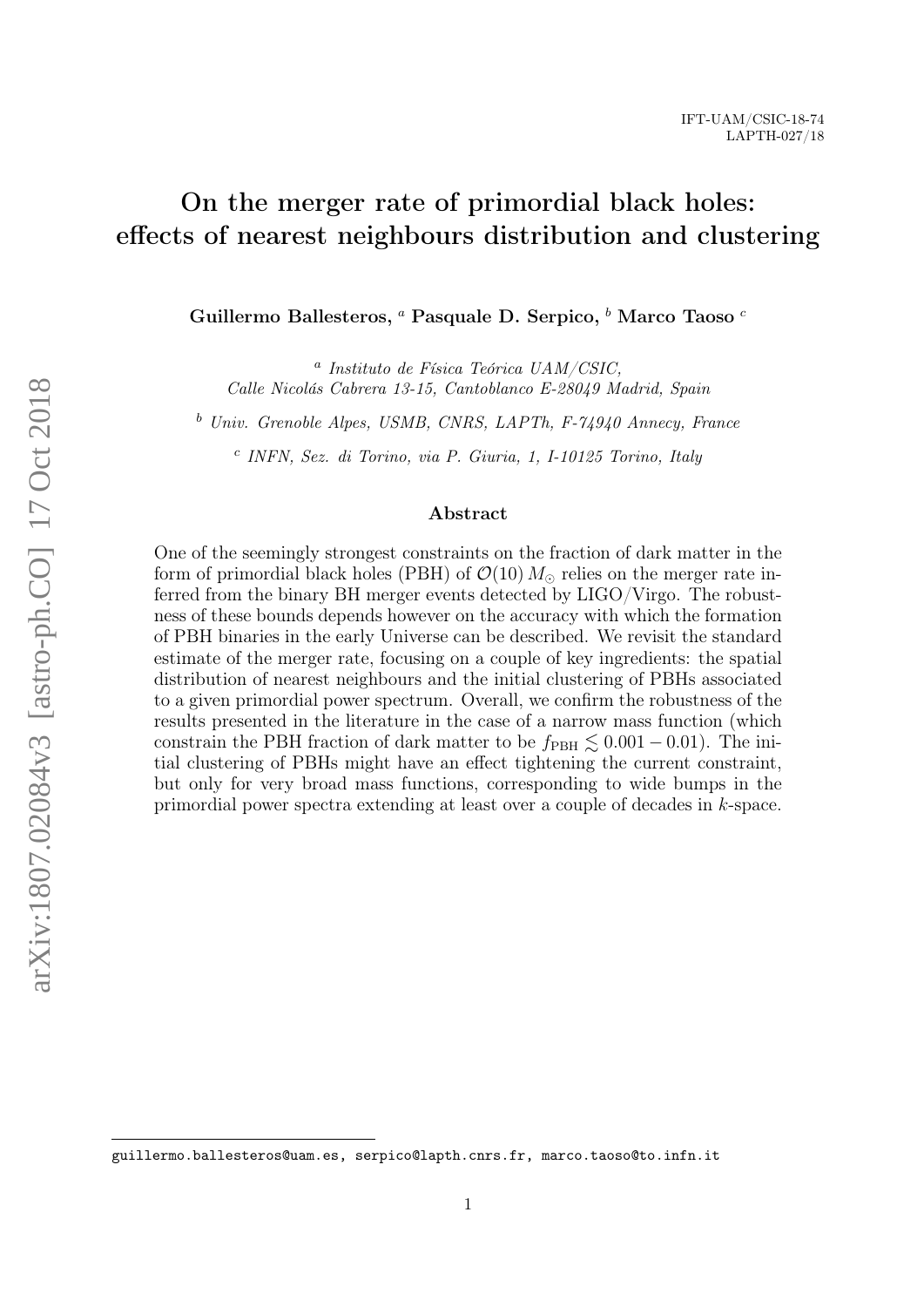## 1 Introduction

The recent LIGO/Virgo discoveries of binary black hole (BH) and neutron star (NS) mergers have ushered us in the era of gravitational wave (GW) astronomy [\[1–](#page-17-0)[4\]](#page-17-1), leading in a short time to interesting implications on several branches of physics. In particular, even though only a single NS-NS merger has been detected so far [\[4\]](#page-17-1), its multi-messenger observation [\[5\]](#page-17-2) has permitted to draw a number of inferences, ranging from constraints on the nuclear equation of state [\[6,](#page-17-3) [7\]](#page-17-4) and some alternative models of gravity at large scales [\[8](#page-17-5)[–11\]](#page-18-0) (a possibility anticipated in [\[12\]](#page-18-1)) to the identification of an engine of short gamma-ray bursts [\[13\]](#page-18-2) and r-process (and thus the nucleosynthesis of heavy elements) [\[14\]](#page-18-3).

On the other hand, the origin of the progenitors of the few observed binary BH mergers has yet to be determined. The high value of some of their mean component masses (above 30  $M_{\odot}$ ) are suggestive of progenitor formation in low-metallicity environments; see e.g. [\[15\]](#page-18-4). Besides, classical isolated binary evolution via mass transfer including a common envelope phase has been shown to be capable of reproducing the first detected events with a single channel [\[16\]](#page-18-5). Yet, many uncertainties remain in the assumptions and parameters of astrophysical models of BH (and binary BH) formation; for a compact review, see [\[17\]](#page-18-6). For instance, a dynamical origin of the binaries, notably in young massive and open stellar clusters, is a viable (albeit uncertain) possibility, see e.g. [\[18,](#page-18-7) [19\]](#page-18-8). Furthermore, a multi-channel origin, in particular the idea that some or all of the mergers could be primordial –a proposal dating back to [\[20\]](#page-18-9); see [\[21\]](#page-18-10) for a recent review– cannot be disregarded at the moment [\[17\]](#page-18-6).

Soon after the first merger was detected, some authors [\[22,](#page-18-11) [23\]](#page-18-12) went as far as conjecturing that the population of BHs responsible for these mergers is, in fact, not only primordial, but also accounts for the still unidentified dark matter (DM) which constitutes about one quarter of the energy density of the Universe [\[24\]](#page-18-13). The plausibility of this conjecture is, however, very much debated. Any mechanism able to produce primordial black holes (PBHs) in the stellar ( $\sim 1$  –  $100 M_{\odot}$  $100 M_{\odot}$ ) mass range has to comply with constraints coming from a number of considerations:<sup>1</sup> the half-light radius [\[25,](#page-18-14)[26\]](#page-18-15) or the stellar distribution [\[27\]](#page-18-16) of dwarf galaxies, Galactic microlensing [\[28–](#page-18-17) [30\]](#page-18-18), quasar microlensing [\[31\]](#page-18-19), lensing of type-Ia supernovae [\[32\]](#page-18-20), the orbital dynamics of halo wide binaries [\[33\]](#page-18-21), radio and X-ray observations of the Milky Way [\[34,](#page-18-22) [35\]](#page-18-23), pulsar timing [\[36\]](#page-19-0), and, importantly since probing a pristine phenomenon, the Cosmic Microwave Background (CMB) [\[37,](#page-19-1) [38\]](#page-19-2). A weaker but independent constraint on the viability of PBH DM comes from the nonobservation of a stochastic GW background (due to the mergers of PBH binaries at high-z, in the matter dominated era) during the first aLIGO run [\[39\]](#page-19-3); see also [\[40\]](#page-19-4). Finally, another such background (at ∼ nHz frequencies) could have been produced in association to PBH formation of the appropriate masses in the very early Universe (assuming an inflationary origin of PBHs), as well as spectral ( $\mu$ -type) distortions of the CMB [\[41\]](#page-19-5). It is worth noting that the latter bounds are rather model dependent and could be evaded, e.g. if the fluctuations leading to PBH formation are strongly non-Gaussian [\[42\]](#page-19-6).

A crucial point –since it concerns the very self-consistency of the scenario of stellar mass PBH DM– is the (or lack of) compatibility with the inferred merger rate from the LIGO/Virgo detections. The first recent analyses [\[22,](#page-18-11)[23\]](#page-18-12) underestimated the merger rate of PBHs, by assuming that the binaries were formed in halos, hence in the late Universe. However, as shown in [\[43\]](#page-19-7) and consistently with the first estimates in [\[44\]](#page-19-8), the currently observed binary merger rate of PBHs should actually be dominated (by orders of magnitude) by binaries formed in the early Universe, before matter-radiation equality. The estimated rates from the reported LIGO/Virgo detections range from approximately 1 to 100 events per year and cubic Gpc [\[45–](#page-19-9)[47\]](#page-19-10), which limits the PBH contribution to DM in the stellar mass range to sub-percent level. Taken at face value, this bound is the strongest one so far on the PBH abundance for masses  $\mathcal{O}(10)M_{\odot}$ .

This conclusion is robust as long as the orbital parameters of the PBH binaries formed in the

<span id="page-1-0"></span><sup>1</sup>Only the most recent and constraining analyses of each kind known to us are reported in this list.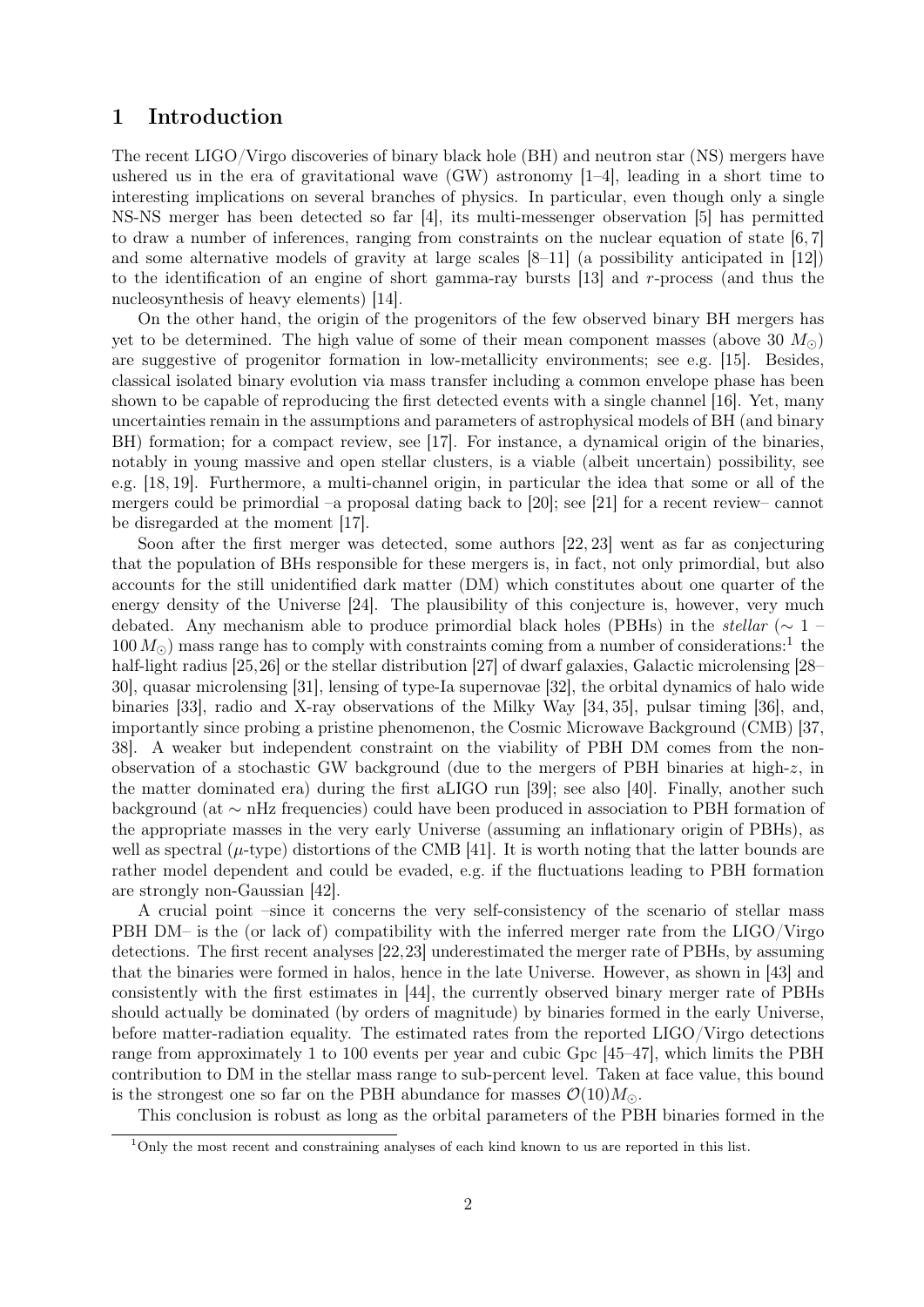early Universe are not strongly affected by processes intervening between the times of formation and merger. Some approximations made in the initial estimate [\[44\]](#page-19-8) were checked already one year later, in [\[48\]](#page-19-11), and found to be correct at the level of ∼ 30% each. The aforementioned bound has been recently confirmed in [\[49\]](#page-19-12), where its robustness was checked with respect to the effect of tidal fields of halos and interactions with other PBHs, dynamical friction by "standard" DM particles –see also [\[50\]](#page-19-13) for a complementary study of the effect of DM particles– and, to some extent also, the effect of baryon accretion. It has also been claimed that considering a broadly distributed mass function (instead of assuming a very narrow one) does not alter appreciably the conclusion either [\[51,](#page-19-14) [52\]](#page-19-15).

In order to further investigate the robustness of this self-consistency test of the idea that DM could be in the form of stellar mass PBHs, we take a complementary path to the ones explored so far, aiming to check the reliability of the merger rate calculation with respect to the statistical distribution of the initial orbital parameters. An obvious reason to pose this question is that all previous analyses have considered uniformly or randomly distributed PBHs whereas, in reality, some degree of clustering can be expected, given that PBHs are supposed to form from the collapse of large density fluctuations. This point has been briefly addressed in [\[52\]](#page-19-15) with a parametric study, finding what appear to be potentially large effects. However, the actual impact of PBH clustering (and its dependence on the PBH formation mechanism) should be assessed in full depth, a task which we start tackling in this article.

As we will discuss, the formation of early PBH binaries –before the time of matter radiationequality– and the subsequent merger rate depend on the nearest neighbour statistics of PBHs –which determines the orbital semi-axis of the binary– and the next-to-nearest distribution too, which is responsible for the angular momentum (or, equivalently, the eccentricity) of the binary that forms; see [\[43,](#page-19-7) [44,](#page-19-8) [49,](#page-19-12) [50,](#page-19-13) [52\]](#page-19-15) for earlier treatments of the problem.

This article is structured as follows: in Sec. [2,](#page-2-0) we summarize the basic formalism and the equations needed for linking the primordial input parameters to the PBH orbital elements and, eventually, the merger time. The reader with a professional knowledge of the literature can simply skim through this section, which also serves to set our notation. In Sec. [3,](#page-4-0) we provide a simple derivation of the probability distribution function (PDF) of PBH inter-distances in the early Universe. A more formal proof is reported in Appendix [A.](#page-14-0) In Sec. [4,](#page-5-0) we describe the key aspects of the initial PBH clustering, focusing on its statistics. Finally, in Sec. [5](#page-11-0) we discuss our findings, future perspectives and present our conclusions.

## <span id="page-2-0"></span>2 Binary PBH mergers

The relevant mechanism for the formation of PBH binaries was proposed more than twenty years ago in [\[44\]](#page-19-8) (see also [\[48\]](#page-19-11)) and the merger rate estimate has recently been reviewed and refined, see e.g. [\[21,](#page-18-10)[43,](#page-19-7)[49\]](#page-19-12). For negligible initial velocities, the basic condition for the formation of a PBH binary is that the gravitational attraction between two PBHs dominates over the separating pull due to the expansion of the Universe. Neglecting all other influences, the two objects would end up in a heads-on collision. In reality, a perturbation with respect to this idealized situation induces an angular momentum, leading to the formation of a (usually highly eccentric) binary. Following arguments similar to the classical treatment of [\[53\]](#page-19-16), it can be shown that the leading role in generating the angular momentum is provided by the nearest PBH to the pair. The gravitational force between this PBH and the other two is subdominant, such that it does not end up forming a bound state with them. Already from these simple considerations, it seems reasonable to expect that the statistical properties of the possible configurations of three PBHs could have a quantitave effect on the merger rate of (early) PBH binaries. However, the original work of [\[44\]](#page-19-8) as well as most of the subsequent works (e.g. [\[21,](#page-18-10) [43,](#page-19-7) [49\]](#page-19-12)) assumed that, initially, the PBHs are uniformly distributed in space. Clearly, a more general treatment that includes the statistics of the nearest and the next-to-nearest neighbours (NN and NtNN, respectively) for any PBH distribution is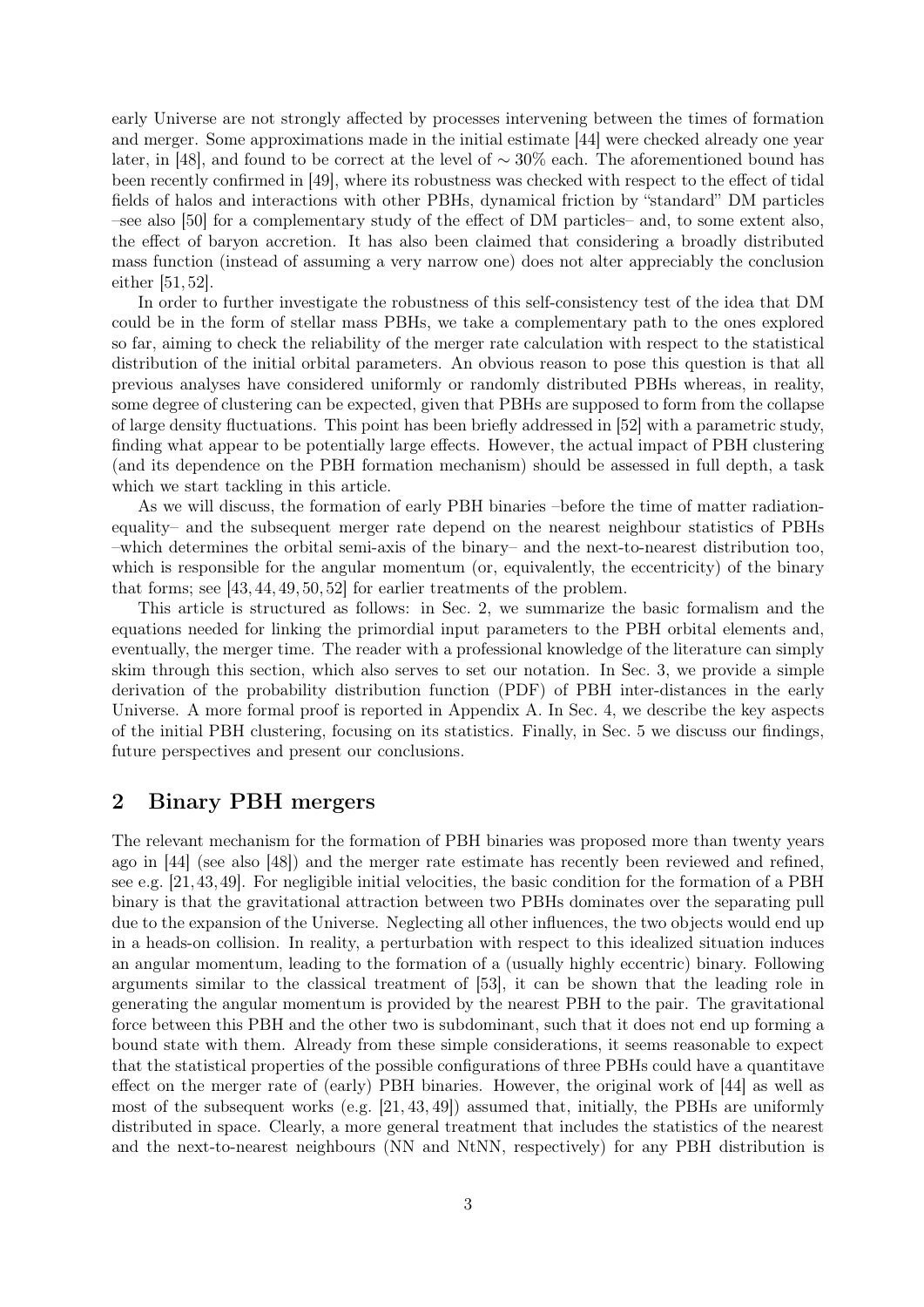possible. Such an analysis is also instrumental in including the effect of the PBH clustering, as we will discuss below.

Let us start by reviewing the basic equations that characterize a PBH binary. It can be easily checked that the gravitational attraction between two approximately isolated PBHs dominates their dynamics if their average mass is above the background mass contained in a comoving sphere whose radius is equal to the separation between them. This can occur during the radiation epoch, due to the different scaling with time of the two competing effects (their mutual interaction versus the pull of expansion) in the equation of motion for their separation [\[49\]](#page-19-12). More quantitatively, and assuming that all the PBHs are of the same mass, M, two near-neighbour PBHs decouple from the Hubble flow during radiation domination provided that their comoving separation,  $x$ , approximately satisfies

<span id="page-3-4"></span>
$$
x < x_{\text{max}} \equiv (f_{\text{PBH}}/n)^{1/3},\tag{2.1}
$$

where  $f_{\rm PBH}$  is the fraction of DM in the form of PBHs and the constant n is the average comoving number density of PBHs. Their decoupling from the background dynamics occurs at a redshift  $z_{\text{dec}}$ :

$$
1 + z_{\text{dec}} = (1 + z_{\text{eq}}) (x_{\text{max}}/x)^3 , \qquad (2.2)
$$

where  $z_{eq} \simeq 3400$  is the redshift of matter-radiation equality and x is the initial comoving separation of the PBHs, assuming here and throughout negligible initial peculiar velocities. Therefore, given  $x$  and the PBH masses, the decoupling time is determined by the PBH distribution. The latter can be approximated with the abundance at PBH formation, assuming that accretion and evaporation are negligible before the epoch of binary formation.

The geometry of the initial elliptical orbit is determined by two quantities, which can be chosen as the ellipticity and the semi-major axis of the binary. The latter, which we denote by a, is determined by  $z_{\text{dec}}$  and x as follows:

<span id="page-3-0"></span>
$$
a = \frac{x}{1 + z_{\text{dec}}} = \frac{\Omega_{\text{DM}} \rho_c x^4}{(1 + z_{\text{eq}})M},
$$
\n(2.3)

where we have used that  $\rho_{PBH}/f_{PBH} = \Omega_{DM} \rho_c$  is the current DM energy density and  $\rho_c$  denotes the present critical density of the Universe. The approximation [\(2.3\)](#page-3-0) reproduces well the result obtained numerically in [\[49\]](#page-19-12) by solving the dynamical equation for the separation of the PBHs. Assuming that the angular momentum that induces the orbit is provided by a third PBH at an initial comoving distance  $y$  from the center of the binary progenitors, the ellipticity  $e$  is

<span id="page-3-2"></span>
$$
e \simeq \sqrt{1 - (x/y)^6} \,,\tag{2.4}
$$

where we have neglected an order one factor in front of the ratio  $(x/y)^6$ . Clearly,  $e \simeq 1$  for  $y \gg x$ , which is the typical situation for standard PBH formation mechanisms, in which each Hubble patch is scarcely populated by PBHs when they form. Up to a (small) error of the order  $x/y$ , this also makes y essentially equal to both the distance to the binary center and to each of the binary constituents. The binary merges through the emission of gravitational radiation at a time  $t<sub>m</sub>$  after its formation, which can be estimated as [\[54\]](#page-19-17)

<span id="page-3-3"></span>
$$
t_{\rm m} \simeq \frac{3\left(1 - \mathbf{e}^2\right)^{7/2} \mathbf{a}^4}{170\, G_{\rm N}^3 \, M^3} \,, \tag{2.5}
$$

where  $G_N$  denotes Newton's gravitational constant.<sup>[2](#page-3-1)</sup>

<span id="page-3-1"></span> $2$ This approximation to the actual merger time should be used with some caution since, for instance, it breaks down at sufficiently early times, when formally the merger time becomes shorter than the free-fall one.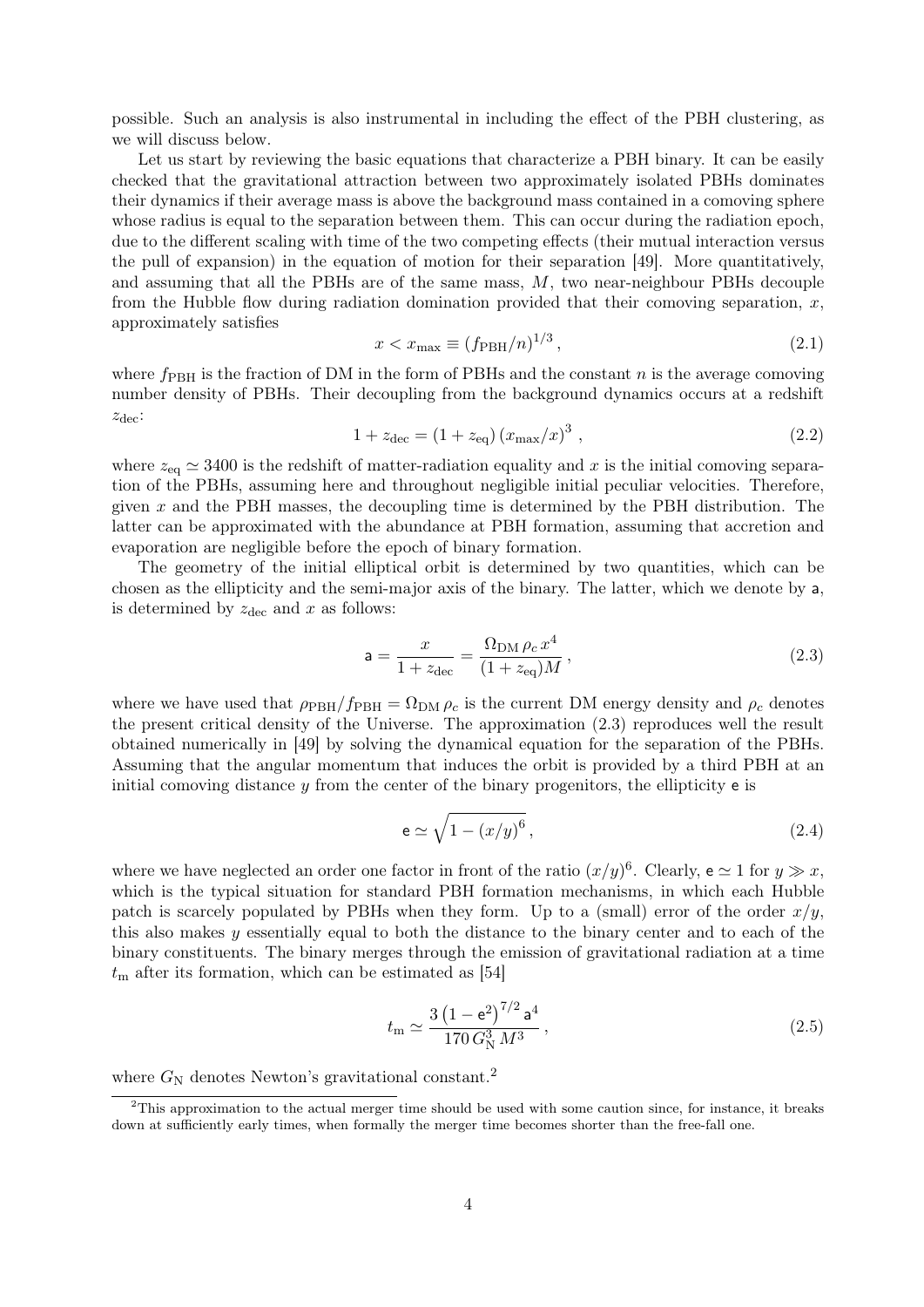The only missing ingredient that we need is the spatial distribution of PBHs. We can express the differential probability (per unit time) to form a binary system that will merge at a time  $t$  as follows:

<span id="page-4-1"></span>
$$
dP = \frac{1}{2}Q(x, y)\,\theta(y - x)\,\theta(x_{\text{max}} - x)\,\delta(t - t_{\text{m}}(x, y))\,\mathrm{d}x\,\mathrm{d}y\,. \tag{2.6}
$$

The  $\delta(t - t_m(x, y))$  ensures that the PBHs merge at the time  $t_m$ , and is defined via the eqs. [\(2.3\)](#page-3-0),  $(2.4)$  and  $(2.5)$ . The theta functions guarantee that  $(2.1)$  holds and that the NtNN distance, y, is larger than the distance to the NN,  $x$ . The effect of the clustering is encoded in the function  $Q(x, y)$ , the PDF to find the NN at x and NtNN at y, which dimensionally scales as  $Q \propto n^2$  and that includes the volume element factor  $(4\pi x y)^2$ . The factor 1/2 accounts for the fact that each merger event involves a pair of PBHs. One can then rewrite

<span id="page-4-2"></span>
$$
dP = \frac{1}{2}Q(x, y)\theta(y - x)\theta(x_{\text{max}} - x)\delta(y - \tilde{y}(t, x))\left|\frac{d\tilde{y}}{dt}(t, x)\right| dx dy, \qquad (2.7)
$$

where the function  $\tilde{y}(t, x)$  is obtained by inverting  $t = t_m(x, y)$ . The rate (per unit volume) at the time  $t$  can then be obtained by direct integration, which thanks to the delta function reduces to:

<span id="page-4-5"></span>
$$
\frac{dR}{dt} = n \int dP = \frac{n}{2} \int_0^{x_{\text{max}}} Q(x, \tilde{y}(x, t)) \ \theta(\tilde{y}(x, t) - x) \left| \frac{d\tilde{y}}{dt}(t, x) \right| \, \mathrm{d}x \,. \tag{2.8}
$$

Note that the above formalism—virtually used in all the literature on the subject—is only strictly valid for a monochromatic PBH mass function.

#### <span id="page-4-0"></span>3 Nearest-neighbour distributions

Let us consider a statistically isotropic distribution of PBHs. Given a PBH, we are interested in the probability of its nearest neighbour (NN) and its next-to-nearest neighbour (NtNN) being located away from it between the distances x and  $x + dx$  (for the NN) and y and  $y + dy$  (for the NtNN), with  $y > x$ . This probability is of capital interest for the formation of binaries. Below we provide a justification for the expression of such a distribution  $Q(x, y)$  (see eqs. [\(2.6\)](#page-4-1) and [\(2.7\)](#page-4-2)) in terms of the two-point correlation function of PBHs,  $\xi(r)$  (i.e. the excess probability over random), see also [\[52\]](#page-19-15). A more formal and detailed discussion is provided in Appendix [A.](#page-14-0)

Let us first assume that  $\xi(r) = 0$  for all  $r > 0$  –and the same for all higher order correlation functions– and, therefore, the counting of PBHs is a spatial homogeneous Poisson process. There are two key properties of such a point process. First, the expected number of points –PBHs in our case– in a given region of space depends only on its volume; and second, the probabilities of finding any number of points in disjoint regions are independent of each other. Concretely, the probability that  $j$  PBHs occupy a region of comoving volume  $V$  is, by assumption,

<span id="page-4-4"></span><span id="page-4-3"></span>
$$
p(j, V) = nj Vj \exp(-nV)/j!,
$$
\n(3.1)

and thus the *expected* number of PBHs in a volume V is just  $N = nV$ . Clearly, the probability that there are no PBHs in a ball of radius x and volume  $V_x$  is simply given by  $p(0, V_x) =$  $\exp(-4\pi x^3 n/3)$ . Using the assumption of independence of probabilities for disjoint regions, the probability that any PBH has its nearest neighbour at a distance between x and  $x + \Delta x > x$ is given by the product  $p(0, V_x) p(1, V_{\Delta x} - V_x)$ , where  $V_{\Delta x} - V_x = 4\pi((x + \Delta x)^3 - x^3)/3$  is the volume of the spherical shell of radius x and thickness  $\Delta x$ . In the limit of  $\Delta x \to 0$  we get that the (differential) probability of the NN being at a distance between x and  $x + dx$  is

$$
P(NN, x)dx = 4\pi n \exp(-4\pi x^3 n/3) x^2 dx,
$$
\n(3.2)

which is nothing but Hertz's formula [\[59\]](#page-19-18). Similarly, the probability of having no PBH in the volume contained in between x and  $y > x$  is  $p(0, V_y - V_x)$ ; and the probability of having a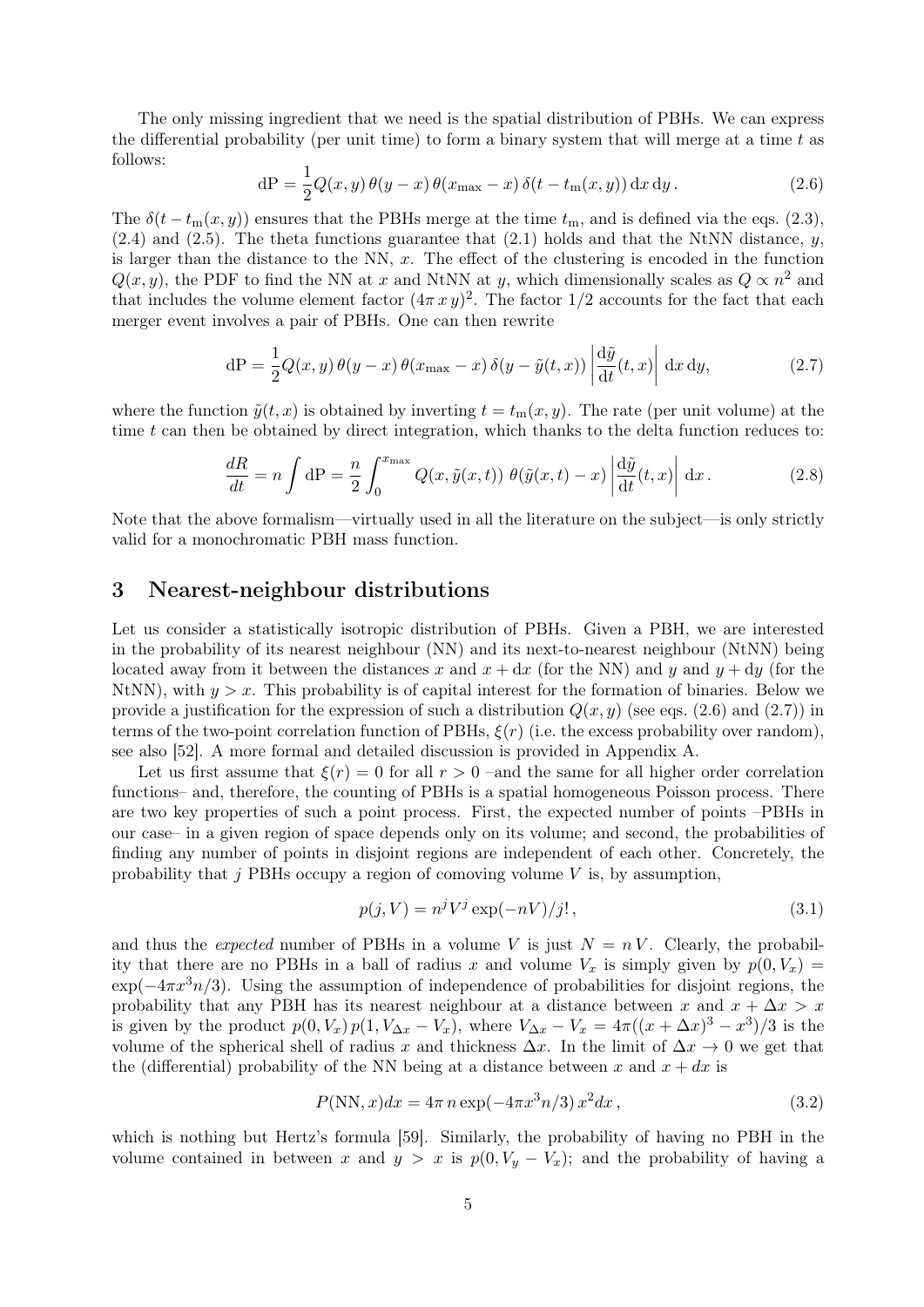PBH at a distance between y and  $y + \Delta y$  is just  $p(1, V_{\Delta y} - V_y)$ . The joint (differential) probability distribution of having the NN at a distance between x and  $x + dx$  and the NtNN at a distance between y and  $y + dy$  (with all distances measured from a random PBH) is the product:  $p(0, V_x) p(1, V_{\Delta x} - V_x) p(0, V_y - V_x) p(1, V_{\Delta y} - V_y)$ , in the limit  $dx \to 0$  and  $dy \to 0$ , i.e.

$$
P[(NN, x) \& (NtNN, y)] dx dy = Q(x, y) dx dy = 16\pi^2 n^2 \exp(-4\pi y^3 n/3) x^2 y^2 dx dy, y > x,
$$
\n(3.3)

(which assumes  $N - 1 \simeq N$ ).

These expressions can be heuristically extended to the case of a non-zero correlation function by writing eq. [\(3.1\)](#page-4-3) as  $p(j, V) = N^j \exp(-N)/j!$  plus the replacement  $N \to N = n \int_V (1 + \xi)$ . Then, the generalization of eq. [\(3.2\)](#page-4-4) writes

$$
P(NN,x)dx = 4\pi n (1 + \xi(x)) \exp\left(-4\pi n \int_0^x (1 + \xi(s)) s^2 ds\right) x^2 dx,
$$
 (3.4)

and the function  $Q$  of  $(2.7)$  is

$$
Q(x,y) = 16\pi^2 x^2 y^2 n^2 \exp\left[-4\pi n \int_0^y (1+\xi(s)) s^2 ds\right] (1+\xi(x)) (1+\xi(y)), \quad (3.5)
$$

which we will use in the next section to compute the merger rate. Eq. [\(3.5\)](#page-5-1) matches the expression used in [\[52\]](#page-19-15). In Appendix [A,](#page-14-0) a more formal derivation of these results is provided, showing that if the PBH spatial distribution is non-Gaussian, the above result does not hold anymore.

It is worth noting that in some recent literature an approximation has been used: A flat spatial distribution with a sharp cut-off at  $y = d \equiv (4\pi n/3)^{-1/3}$ , see e.g. [\[21\]](#page-18-10)

<span id="page-5-3"></span><span id="page-5-2"></span><span id="page-5-1"></span>
$$
Q_{\text{flat}}(x, y) = (4\pi)^2 x^2 y^2 n^2 \Theta(y - x) \Theta(d - y).
$$
 (3.6)

We checked that for the physically most interesting range  $f_{\rm PBH} \sim 10^{-3}$ , eq. [\(3.6\)](#page-5-2) leads to about a  $30\%$  underestimate of the present merger rate  $(t = 13.7 \text{ Gyr})$ , as graphically reported in the blue dashed curve in fig. [1.](#page-6-0)

Within some minor analytical approximations and for the case  $\xi(r) = 0$ , ref. [\[49\]](#page-19-12) estimated the current merger rate including the effect of torques due to all neighbours. The green solid curve of fig. [1](#page-6-0) compares the present merger rate computed via eq. (34) in ref. [\[49\]](#page-19-12) to eq. [\(3.6\)](#page-5-2). Accidentally, the curve is close to zero at values  $f_{\rm PBH} \simeq 10^{-3}$ , which are the most interesting ones corresponding to current upper bounds. However, at values  $f_{\rm PBH} \gg 10^{-3}$  the rate in [\[49\]](#page-19-12) becomes up to two or three times higher than the rate computed according to eq. [\(3.6\)](#page-5-2), suggesting that the corrections due to PBHs farther away acquire some importance for sufficiently dense PBH configurations.

## <span id="page-5-0"></span>4 PBH abundance and correlation function

In the previous section we derived an expression for the joint probability distribution function for the positions of the NN and the NtNN to any PBH, using the two-point correlation function,  $\xi(r)$ , which is determined by both the PBH formation mechanism and the subsequent evolution under gravity. As it is customarily done, we neglect the evolution of the system of PBHs between PBH formation and binary formation (i.e. we consider their clustering frozen after the PBH stop forming), and assume that the PBH formation mechanism is the collapse of large density fluctuations. To the best of our knowledge, this is the first time such a computation is explicitly performed, with the partial exception of an approximate and only parametric estimate presented in [\[52\]](#page-19-15).

The basic idea of PBH formation in a cosmological context is that, if the energy density on some scale exceeds a critical threshold, a PBH forms when that scale becomes comparable to the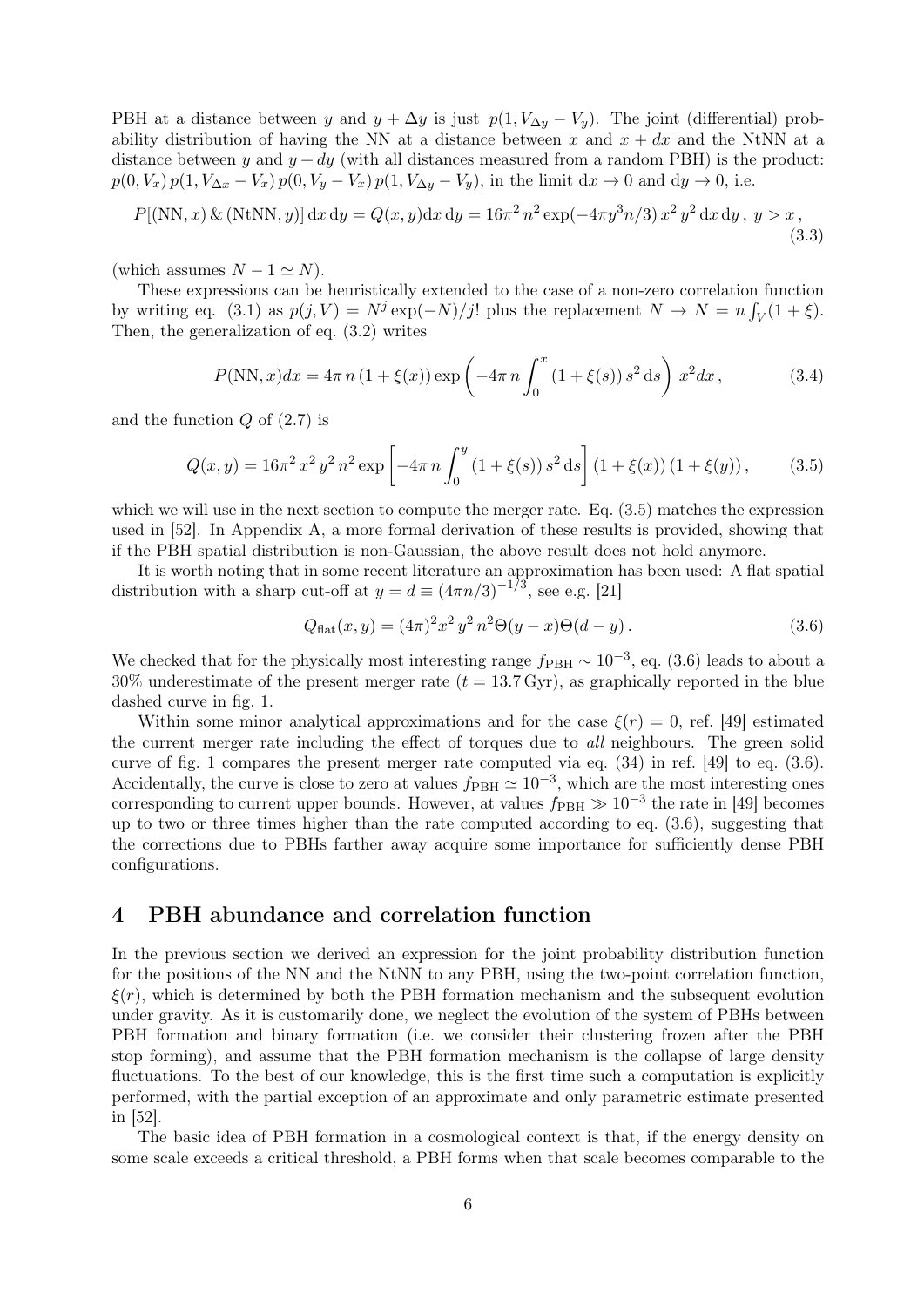<span id="page-6-0"></span>

Figure 1. Comparison of the merger rate obtained using different prescriptions for the nearest-neighbour distributions, eqs. [\(3.5\)](#page-5-1), [\(3.6\)](#page-5-2), and eq. (34) in ref. [\[49\]](#page-19-12). We consider PBHs of a common mass  $M = 30 M_{\odot}$ and we compute the merger rates at the present time  $(t = 13.7 \,\text{Gyr})$ , for an un-clustered case  $(\xi=0)$ .

Hubble radius, with a mass that is (a fraction  $\gamma$  of) the mass within the Hubble horizon at that time. Numerical and analytical estimates of the efficiency of this process indicate that  $\gamma \lesssim 1$ (see [\[60\]](#page-19-19) for a discussion) and, for simplicity, we will adopt  $\gamma = 1$ . The mass M of a single PBH (when it forms) can be then parametrized in terms of the (comoving) scale  $R$ , which is the characteristic radius of the Hubble patch at formation time. In particular, for the illustrative calculations below, we assume the simplest and most widely used "recipe", namely that a PBH forms when the energy density fluctuation smoothed over the distance scale  $R$ ,  $\delta_R$ , is above a threshold  $\delta_c$ . In general,  $\delta_c$  depends on the equation of state of the medium and the shape of the fluctuation that triggers the collapse [\[55,](#page-19-20) [56\]](#page-19-21). For the sake of simplicity we assume  $\delta_c = 0.45$ , which is commonly taken in the literature. Note that it has been recently argued [\[57,](#page-19-22)[58\]](#page-19-23) that this procedure is too simplistic (with possible order of magnitude errors in the mass and especially the abundance of the PBHs produced) and should be replaced by more local and less universal criteria as far as the dependence from the primordial power spectrum is concerned (to be calibrated on numerical studies of PBH formation). Since we are interested in estimating the relative impact of including the effect of  $\xi(r)$  on the PBH binary formation, we will neglect these refinements, whose precise extent and implementation still needs to be clarified. However, we note that the study of these issues is of uttermost importance in assessing the viability of actual PBH production models, and the formalism below should be consider only as an approximate guidance to the actual phenomenon of the collapse.

Assuming the basic model of PBH formation, the two-point correlation function of PBHs,  $\xi(r)$ , is the excess probability over random of two fluctuations exceeding the threshold  $\delta_c$  at a (comoving) distance  $r$  of each other:

<span id="page-6-1"></span>
$$
1 + \xi(r) = \frac{p(\delta(0) > \delta_c, \delta(r) > \delta_c)}{P_1^2} = \frac{p(\delta(r) > \delta_c | \delta(0) > \delta_c)}{P_1},
$$
\n(4.1)

where  $P_1 = p(\delta(0) > \delta_c)$  is the probability to exceed the threshold "at a point" (i.e. within a Hubble-sized patch, here considered pointlike), arbitrarily set as the origin of coordinates. We use  $p(\delta(0) > \delta_c, \delta(r) > \delta_c)$  to denote the joint probability of finding a fluctuation above threshold at the origin and at a distance r from it; whereas  $p(\delta(r) > \delta_c | \delta(0) > \delta_c)$  is the conditional probability of finding a fluctuation above threshold at distance  $r$ , given an existing one (also) above threshold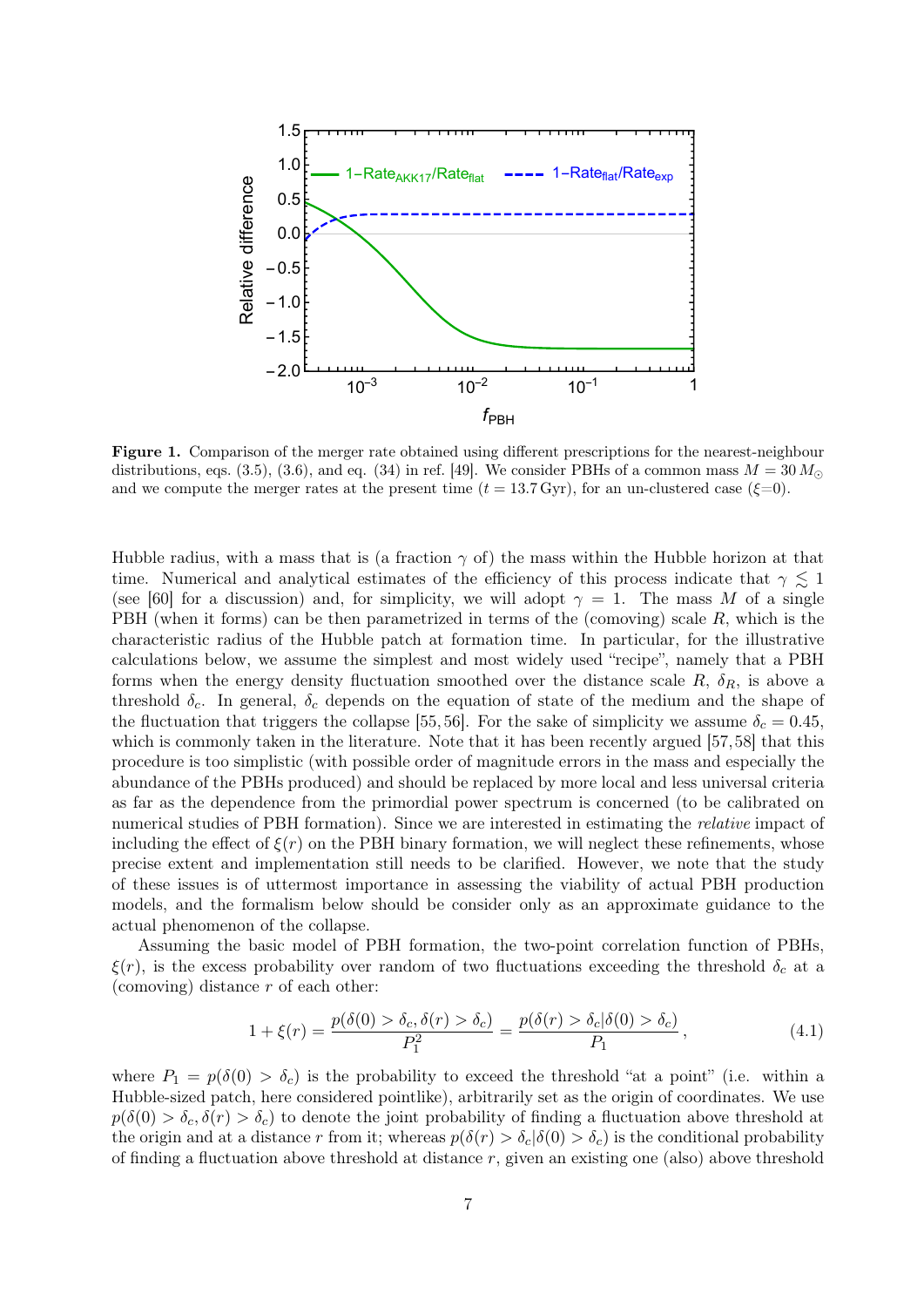at the origin. In general, since any probability is smaller or equal than 1, we have  $1+\xi(r) \le P_1^{-1} \forall r$ , as discussed in [\[61\]](#page-19-24). There, it has been further argued that since  $p(\delta(r) > \delta_c|\delta(0) > \delta_c) = 1$  if  $r = 0$ , then  $1 + \xi(0) = P_1^{-1}$ . However, one must be careful with the (interpretation of the) extrapolation to very small scales: in fact,  $\xi(r)$  not only includes the correlation between a pair of distinct PBHs,  $\xi_{red}(r)$ , but also the contribution to the autocorrelation of regions collapsing into a single PBH (so-called "self-pairs"), eventually assuming the limiting (Poisson noise) value of  $\delta(r)/n$  at zero distance (see [\[62\]](#page-20-0) and refs. therein).  $\xi_{\text{red}}(r)$ , the physically interesting "reduced" correlation function between distinct PBHs labelled by R, only coincides with  $\xi(r)$  at scales  $\gg R$ , being equal to −1 at smaller scales, since there is zero probability of finding two PBHs within a single patch. A toy-model for  $\xi_{\text{red}}(r)$  could thus be written as follows (see also [\[62\]](#page-20-0))

$$
\xi_{\text{red}}(r) \simeq \begin{cases} -1 & \text{for } r < D \,, \\ \xi(r) & \text{for } r \ge D \,, \end{cases} \tag{4.2}
$$

with the naive expectation  $D \sim$  few R.

The smoothed density perturbation is most simply obtained in Fourier space, where it can be expressed as a convolution  $\tilde{\delta}_R(k) = \tilde{\delta}(k)W_R(k)$  in terms of a conveniently chosen window function,  $W_R(k)$ <sup>[3](#page-7-0)</sup>. Then, if the smoothed density contrast peaks at a comoving scale  $k \equiv 1/R$ , the mass-scale relation is

<span id="page-7-4"></span>
$$
M(k) \simeq 30 q M_{\odot} \left(\frac{k}{2.57 \ 10^6 \ \mathrm{Mpc}^{-1}}\right)^{-2} \left(\frac{g_*}{50}\right)^{-1/6},\tag{4.3}
$$

where  $g_*$  is the number of the relativistic degrees of freedom at the time of formation, which in most models falls within the radiation domination epoch, and  $q \sim \mathcal{O}(0.1 - 1)$  depends on the choice of window function, e.g.  $q = 1$  corresponds to a top-hat window function in k–space, and intermediate and lower factors correspond respectively to a Gaussian or a top-hat window function in real space. The above relation follows from writing  $M = V(R)(1 + z_R)^{-3} \rho(z_R)$ , where  $z_R$  is the redshift at which the scale  $k = 1/R$  enters the Hubble "horizon" and the over-density collapses.  $\rho(z_f)$  is the background energy density at that time, and  $V(R)$  is the comoving collapsing volume, conventionally defined by the relation  $W_R(0)V(R) = 1$ , which gives  $V(R) = 6\pi^2 R^3$  for the top-hat window function in k–space. Incidentally, adopting the prescription described above for  $q = 1$ , we find a good agreement with the results of [\[57\]](#page-19-22) for the resulting PBHs mass.

In order to proceed further, let us assume that the fluctuations  $\delta$  of the (radiation) background are Gaussian distributed, and described by a dimensionless spectrum  $P_{\delta}(k)$ . Their smoothed variance over a scale  $R$  is then

<span id="page-7-2"></span>
$$
\sigma_R^2 \equiv \int_0^\infty \frac{\mathrm{d}k}{k} \mathcal{P}_\delta(k) W_R(k)^2 \,,\tag{4.4}
$$

and the cumulative fraction of the energy density collapsing into PBHs of mass above M is

<span id="page-7-3"></span>
$$
\beta_R = \frac{1}{\sqrt{2\pi\sigma_R^2}} \int_{\delta_c}^{\infty} d\delta \exp\left(-\frac{\delta^2}{2\sigma_R^2}\right) = \frac{1}{2} \text{Erfc}\left(\frac{\nu_R}{\sqrt{2}}\right),\tag{4.5}
$$

where  $\nu_R \equiv \delta_c/\sigma_R$ .

Given  $P_{\delta}(k)$ , the (radiation) density correlation function is:

<span id="page-7-1"></span>
$$
\xi_{\delta}(r) = \int_0^\infty \frac{dk}{k} \mathcal{P}_{\delta}(k) \frac{\sin(kr)}{kr} W_R(k)^2 \,, \tag{4.6}
$$

such that  $\xi_{\delta}(0) = \sigma_R^2$ . Although implicit in the expression above,  $\xi_{\delta}$  depends also on redshift. If we denote with  $H = H(a)$  the Hubble parameter and a the scale factor of the Universe at a given

<span id="page-7-0"></span><sup>&</sup>lt;sup>3</sup>To avoid clutter, in the following we use the same symbols for quantities and their Fourier transforms.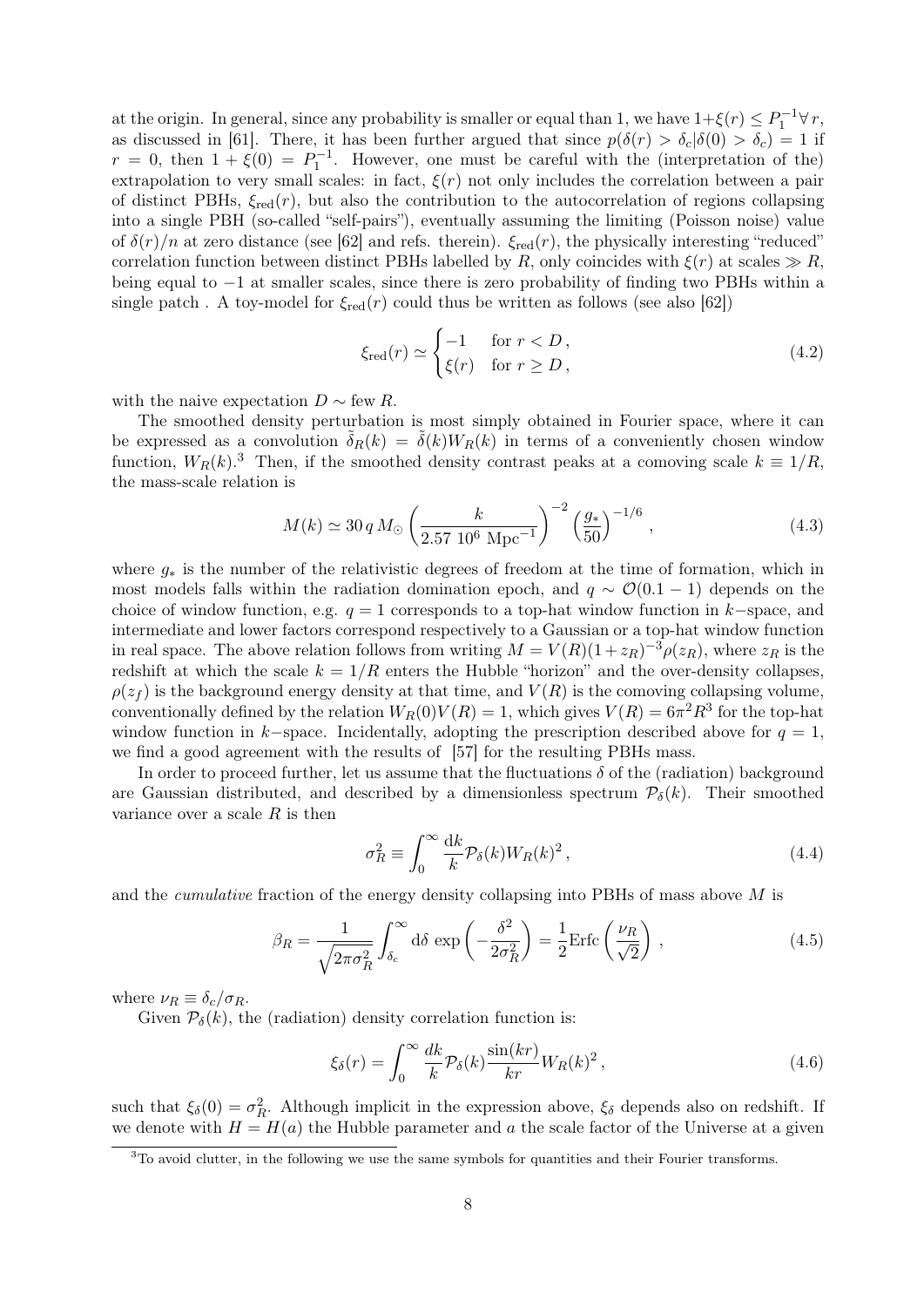epoch, the radiation spectrum  $P_{\delta}$  is determined by the spectrum of primordial fluctuations  $P_{\zeta}$ (which in most models is seeded by inflation):

$$
\mathcal{P}_{\delta}(k, a) \simeq \frac{16}{81} \mathcal{P}_{\zeta}(k) \begin{cases} \left(\frac{k}{aH}\right)^4 & \text{for } k < a \ H, \\ 1 & \text{for } k \ge a \ H. \end{cases}
$$
 (4.7)

The factor  $\propto k^4$  acts as an infrared cutoff in an equation like [\(4.6\)](#page-7-1), suppressing the effect of super-Hubble modes. The primordial spectrum  $\mathcal{P}_{\mathcal{C}}(k)$  needs to comply with current CMB and large scale structure (LSS) measurements, but can deviate from its power-law shape and be much enhanced at smaller scales, relevant for the formation of the PBHs and their clustering. In practice, since the modes probed by the CMB and LSS only contribute to  $\xi(r)$  at a level  $\lesssim 10^{-4}$ , we will ignore their effect in the following, and only compute the contribution to  $\xi(r)$  of the putative small-scale enhancement associated to PBH production.

We can compute [\(4.1\)](#page-6-1) explicitly in the Gaussian case, following [\[63\]](#page-20-1). The *cumulative* correla-tion function<sup>[4](#page-8-0)</sup> for PBHs of mass above M is

<span id="page-8-2"></span>
$$
1 + \xi(r) = \frac{1}{2\pi\beta_R^2} \int_{\nu_R} dx \int_{\nu_R} dy \frac{1}{\sqrt{1 - w(r)^2}} \exp\left[-\frac{x^2 + y^2 - 2xyw(r)}{2(1 - w(r)^2)}\right],
$$
 (4.8)

where, following standard notation, we define  $w(r) \equiv \xi_{\delta}(r)/\sigma_R^2$ . Notice that whereas  $\xi_{\delta}$  is given by  $\mathcal{P}_{\delta}(k)$ ,  $\xi$  is determined by the smoothed peaks of  $\delta$  above a certain threshold. We identify it with the correlation function of PBHs, assuming it is a good proxy for it.

The last expression can be evaluated analytically in some limits. A compact formula which is exact in the limit  $\nu_R^{-1} \to 0$  has been recently presented in [\[61\]](#page-19-24):

<span id="page-8-3"></span>
$$
1 + \xi(r) \simeq (1 + w(r)) \frac{\text{Erfc}\left(\sqrt{\frac{1 - w(r)}{1 + w(r)}} \nu_R/\sqrt{2}\right)}{\text{Erfc}\left(\nu_R/\sqrt{2}\right)}\,. \tag{4.9}
$$

This has the correct limiting behaviour at low and high r, and leads to errors not larger than  $O(10\%)$  even when  $\nu_R \simeq 1$ . A commonly used approximation, known as Kaiser's bias [\[63\]](#page-20-1), which holds under the conditions  $w \ll 1/v_R^2 \ll 1$ , is

<span id="page-8-4"></span>
$$
\xi(r) \simeq \xi_{\text{red}}(r) \simeq \nu_R^2 w(r) = \frac{\nu_R^2}{\sigma_R^2} \xi_\delta(r). \tag{4.10}
$$

The latter equation is particularly transparent to interpret. It is equivalent to the statement that when PBHs form, at sufficiently large scales –where  $\xi_{\delta}(r)$  is small enough– they are highly biased tracers of the underlying density field, with linear bias factor  $\nu_R/\sigma_R \gg 1$ . Away from this limit, they are still tracers of the density field, but the link is non-linear and thus more complicated.

As a concrete example, let us consider the idealized case of a monochromatic primordial power spectrum,

<span id="page-8-1"></span>
$$
P_{\zeta}(k) = N_{\zeta} \delta(k - k_{\zeta}). \tag{4.11}
$$

This choice should be considered as representative of a narrow power spectrum above a smooth, power-law power spectrum extending to large scales (and adequately fitting the CMB and LSS data). Note that in this limit the function  $w(r)$  is independent of R, as can be shown taking the ratio of [\(4.6\)](#page-7-1) and [\(4.4\)](#page-7-2), and simply equal to

$$
w(r) = \frac{\sin(k_{\zeta}r)}{k_{\zeta}r}.
$$
\n(4.12)

<span id="page-8-0"></span><sup>4</sup>See e.g. [\[64\]](#page-20-2) for explicit formulas for differential correlation function, in the formally analogous halo model.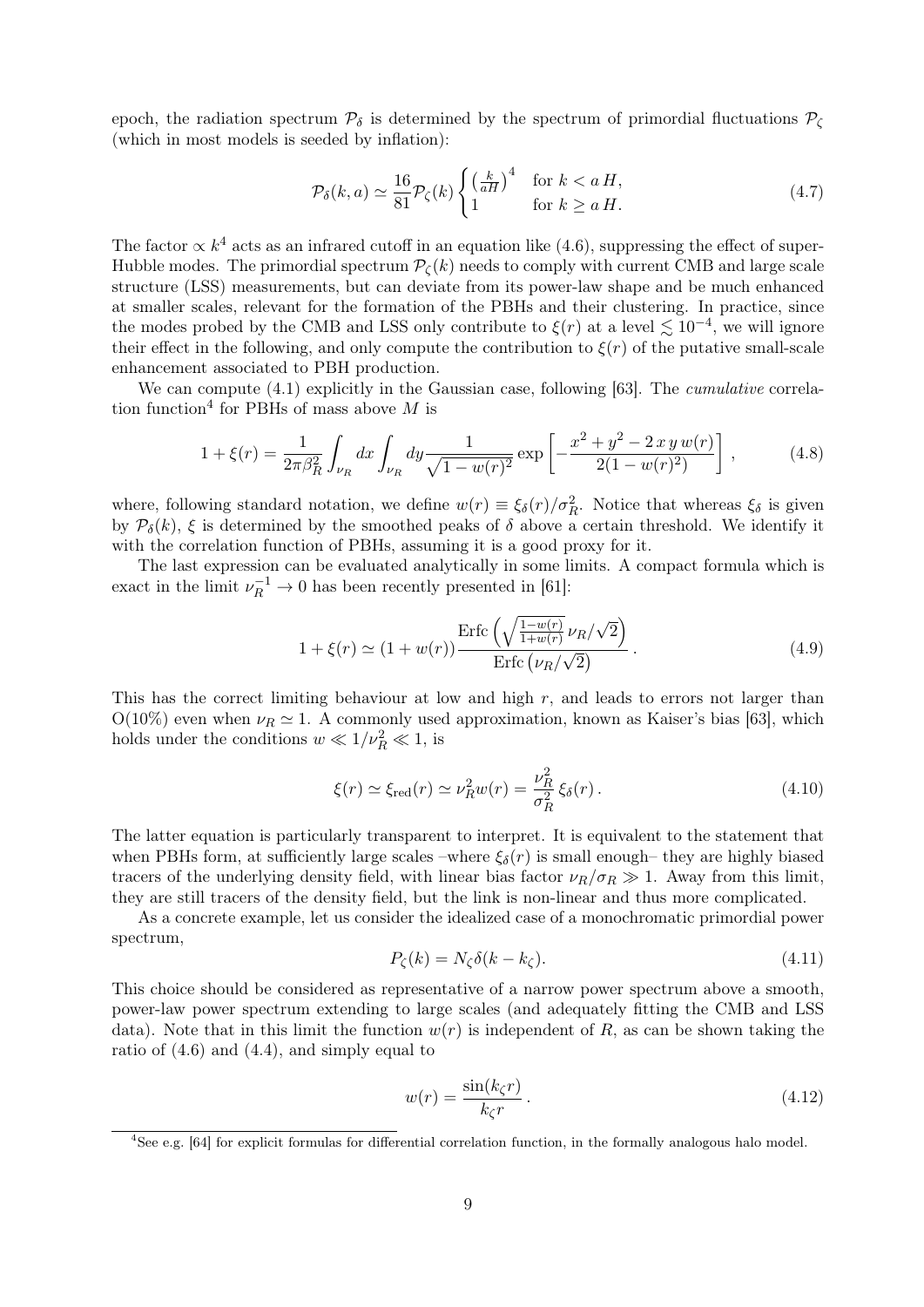If we additionally adopt a top-hat window function in  $k$ -space, the limiting case of  $(4.11)$  also solves a technical complication, related to the cumulative nature of the mass function and the correlation function in their respective forms of eqs. [\(4.5\)](#page-7-3) and [\(4.8\)](#page-8-2). Indeed, the PBH mass function becomes monochromatic, with a mass given by  $M(k<sub>c</sub>)$  for  $q = 1$  in [\(4.3\)](#page-7-4), and the cumulative nature of  $\beta_R$  and  $\xi(r)$  reduce to the functions themselves for this single mass value. <sup>[5](#page-9-0)</sup> Note that for a Gaussian window function or a top-hat filter in real space, [\(4.11\)](#page-8-1) would imply a broad mass distribution, with a sizable tail at low masses.<sup>[6](#page-9-1)</sup> In the benchmark case that we adopt, the present PBH abundance writes:

$$
f_{\rm PBH} = \frac{\Omega_{\rm PBH}(M)}{\Omega_{\rm DM}} = \frac{\beta_R(M)}{4 \times 10^{-9}} \left(\frac{g_*}{50}\right)^{-1/4} \left(\frac{M}{30 \, M_\odot}\right)^{-1/2} . \tag{4.13}
$$

For definiteness, we choose the parameter  $N_{\zeta}$  and  $k_{\zeta}$  of the primordial power spectrum to obtain  $M = 30 M_{\odot}$  and  $f_{\rm PBH} = 10^{-3}$ , corresponding to  $\nu_R = 6.8$ , in order to yield a predicted PBH merger rate similar to the one estimated by LIGO/Virgo on the basis of the GW events observed so far. Note that, as long as we neglect the (tiny) contribution of the large-scale CMB modes, the primordial power spectrum in eq. [\(4.11\)](#page-8-1) leads to the formation of PBHs only at the time when the scale  $k_{\zeta}$  crosses the Hubble horizon. This manifests itself in a step-function behaviour of the quantities  $\sigma_R$ ,  $\beta_R$ , as it can be checked using eq. [\(4.4\)](#page-7-2) and eq. [\(4.5\)](#page-7-3). Also notice how  $\xi_\delta(r)$  and  $\xi(r)$ are both contributed to by the single mode  $k = k<sub>\zeta</sub>$ , thus are constant after it enters the horizon: the ratio of the PBH and the radiation power spectrum (at very small scales) or equivalently their respective correlation functions, is constant between the PBH formation and binary formation times. This constant PBH two-point correlation function, referred to the case of eq. [\(4.11\)](#page-8-1), is shown in fig. [2.](#page-10-0) The numerical integration of [\(4.8\)](#page-8-2) and the analytical approximation [\(4.9\)](#page-8-3) lead to undistinguishable curves, on the scale of this figure. At small distances,  $\xi$  is dominated by the auto-correlation term (the analogous of the 1-halo term in the context of the halo model) responsible for the high-value plateau, while the correlation between different PBHs (or reduced correlation function  $\xi_{\text{red}}(r)$ , corresponding to the "2-halo term" in the halo model analogy) takes over at larger distances,  $r \geq 2R$ , and is eventually well described by eq. [\(4.10\)](#page-8-4) (the dashed curve in the bottom panel), as expected. Since, as we shall show in a moment, the distances relevant for the formation of PBH binaries are much larger than  $R$ , we can assume for simplicity that  $\xi_{\text{red}}(r) \simeq \xi(r)$  at the distances concerned. A more precise and detailed treatment, disentangling the two components (1-halo vs. 2-halo terms) contributing to the two-point correlation function, requires further physical input either from theory or, more likely, from simulations, than it is currently available.

As explained in sec. [2,](#page-2-0) only PBHs separated by a distance smaller than  $x_{\text{max}}$  can form a binary system. In the example under consideration,  $x_{\text{max}} = 9.6 \times 10^{-4} \text{ Mpc} \gg R$ . Moreover, there is also a minimum separation  $x_{\text{min}}$  for which the PBHs can form a binary and undergo merger rate at a time t. This corresponds to configurations of PBHs leading to almost circular orbits,  $e = 0$ . Focusing on the present merger rate ( $t \approx 14$  Gyr) we find  $x_{\rm min} = 4 \times 10^{-5}$  Mpc, again  $\gg R$ . Notice that the probability for the formation of a binary, and thus the merger rate in [\(2.8\)](#page-4-5), is dominated by configurations of PBHs with the largest possible distances, simply because the volume of a spherical shell and therefore the probability to find a PBH increases, at least below the scale  $d = (4\pi n/3)^{-1/3}.$ 

As shown in fig. [2,](#page-10-0) at the relevant distances the correlation function is  $|\xi| \ll 1$ , therefore the PBH population can be considered to be distributed almost homogeneously. A direct calculation of the merger rate including the PBH correlation function confirms this statement to sub-percent level. The same results hold for the stochastic GW background produced by the PBH mergers. In

<span id="page-9-0"></span><sup>5</sup>Actually, if the gravitational collapse leading to PBH formation is a near-critical phenomenon (as approximately found already in [\[65\]](#page-20-3)) even for a monochromatic primordial power spectrum, the resulting PBH mass function is expected to have a small (and negligible for our purposes) spread [\[66\]](#page-20-4).

<span id="page-9-1"></span> $6D$ rawbacks related to these alternative filters have been discussed in several contexts, see e.g. [\[67–](#page-20-5)[69\]](#page-20-6).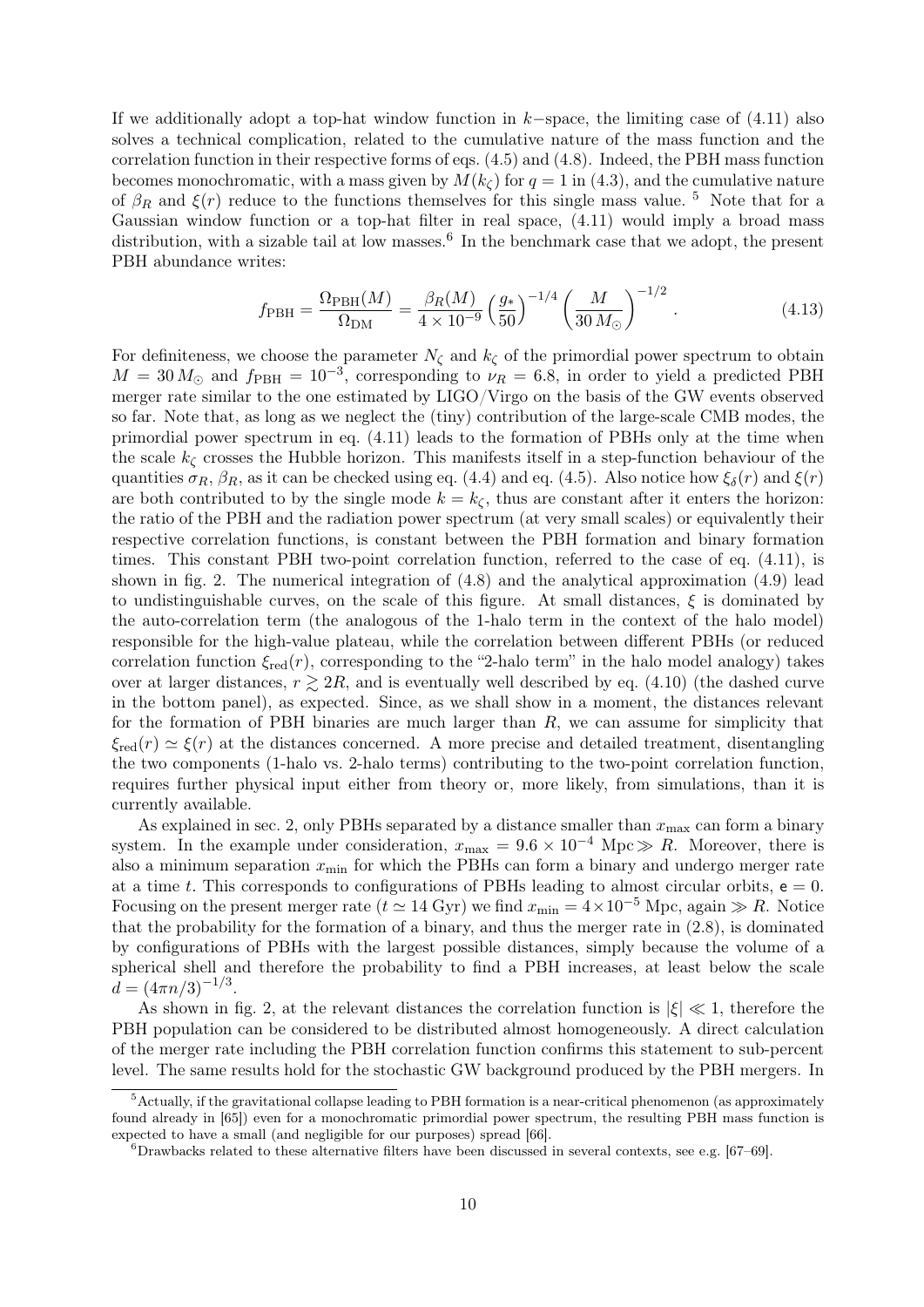<span id="page-10-0"></span>

Figure 2. The top panel shows the PBH two-point correlation function according to eq.  $(4.8)$  for the power spectrum of eq. [\(4.11\)](#page-8-1). The shaded region denotes the approximate range of distances relevant for the calculation of the present merger rate ( $t \approx 14$  Gyr). The bottom panel compares eq. [\(4.8\)](#page-8-2) (shown also in the top panel) to the approximation of eq. [\(4.10\)](#page-8-4) where the latter can be applied, zooming into the region of relevance for the merger rate.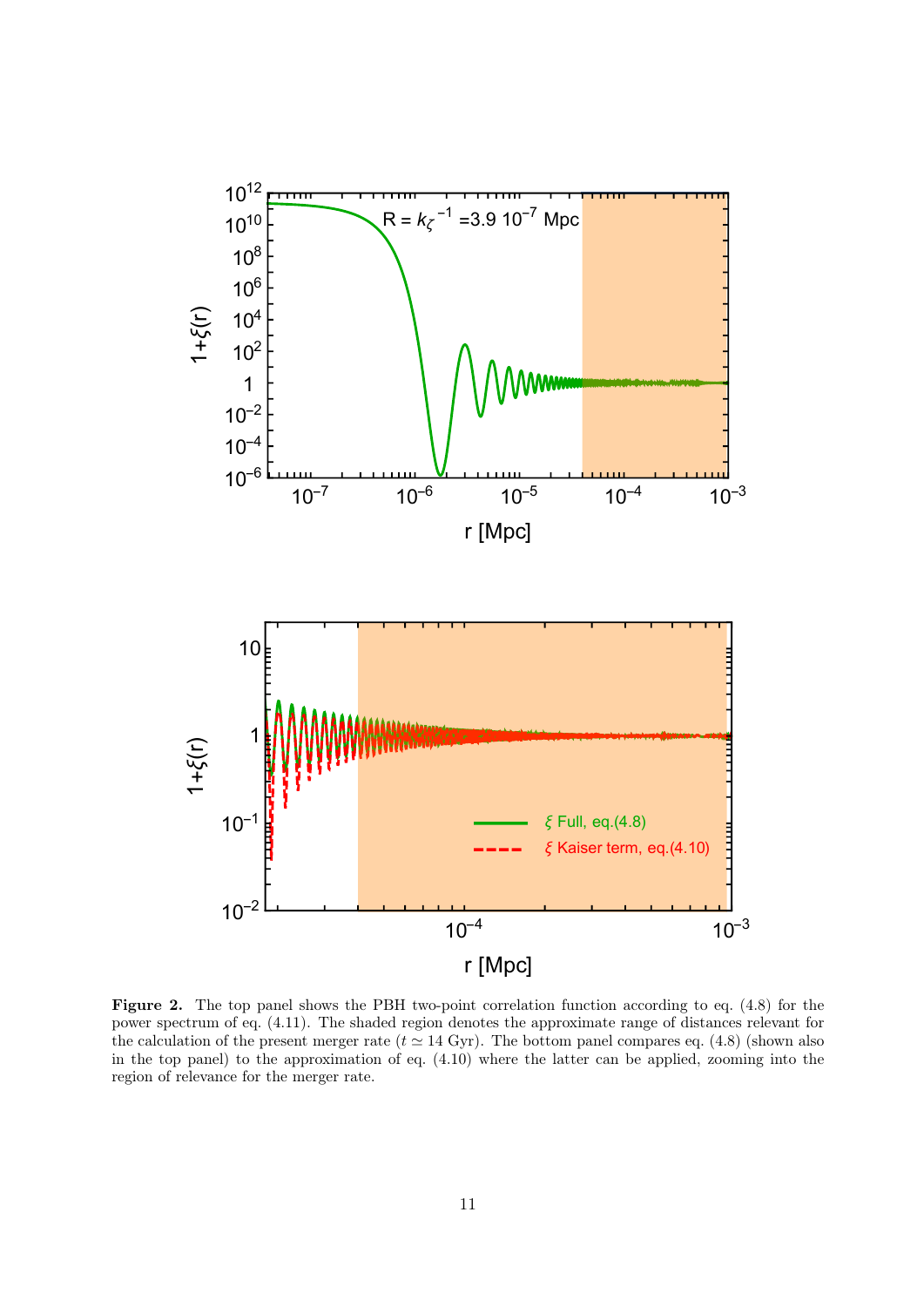this case, one should integrate the GW signal produced by the merger of PBHs occurred at early times. We still find, in the example under consideration, that the clustering of PBHs is irrelevant up to very high redshift. These conclusions are not surprising: Looking at [\(4.8\)](#page-8-2) it is easy to realize that for a narrow primordial power spectrum, like the one in  $(4.11)$ ,  $\xi$  is suppressed at distances  $r \gg k_\zeta^{-1}$ ζ .

However, these results need not to hold true in general. For a very broad peak in the primordial power spectrum, between  $k_{\zeta}$  and  $k_{\min} \equiv k_{\zeta}/c$  (with  $c \gg 1$ ) the situation is more complex: First of all, the PBH mass function is unavoidably extended, and a proper extraction of the reduced ("2-halo") PBH correlation function would be needed for a detailed computation. Second, the PBH formation phenomenon is more complex *in time*: as longer modes enter the horizon a) PBHs of higher masses start forming, possibly engulfing previously formed lighter PBHs; b) lighter PBHs continue forming, the density field at relatively smaller scales being possibly pushed above threshold for collapse by the contribution of the longer modes having now entered the horizon. Analytically, this translates into the properties that: i) values  $\sigma_{R'}$  with  $R' > R$  become sizable; ii) at fixed R,  $\sigma_R$  continues growing until the longest sizable mode  $k_{\text{min}}$  in  $\mathcal{P}_{\zeta}(k)$  enters the horizon, after which  $\sigma_R$  becomes constant. As far as we know, this extended PBH formation process has never been studied in detail, notably in its time dynamics. It is therefore unclear how much the simple formalism previously summarized can approximate the actual physics in this situation. We limit ourselves to describe the situation at the time the PBH formation is over, after which both  $\xi(r)$  and  $\xi_{\delta}(r)$  (again, neglecting the tiny CMB long modes) stay constant. To assess if the impact of PBH clustering is potentially important, we check whether  $\xi_{\text{red}}(r)$  attains values at least of  $\mathcal{O}(1)$  at scales relevant for PBH binary formation. One can check, using [\(4.10\)](#page-8-4), that this condition is satisfied for  $\nu_R \approx 7$  if the peak extends by about two orders of magnitude in k–space, but still well below the scales probed by CMB and LSS.<sup>[7](#page-11-1)</sup> In fig. [3,](#page-12-0) we show  $\xi(r)$  computed using eq. [\(4.9\)](#page-8-3) (solid line) and eq. [\(4.10\)](#page-8-4) (dashed line), for a box-shaped primordial power spectrum extending from  $k_{\zeta}$  to  $k_{\min} = k_{\zeta}/200$ ,  $k_{\zeta}$  being associated to a PBH mass of 30  $M_{\odot}$ . As one can appreciate, it is not evident how to separate the contribution of the "1-halo" and "2-halo" terms for  $10^{-6} \lesssim r/\text{Mpc} \lesssim 10^{-4}$ , but: i) at sufficiently large distances, eq. [\(4.9\)](#page-8-3) and eq. [\(4.10\)](#page-8-4) coincide, reassuring us that in this range we are looking at the  $\xi_{\text{red}}$  of interest. ii) for distances relevant for the merger of PBHs of  $\simeq 30 M_{\odot}$  (as long as the computation performed for the monochromatic case is still representative in that respect), the correlation function is larger than unity. In table [1](#page-12-1) we show the distances  $r_*$  above which the inequality  $|\xi(r)| < 1$  holds for a "top-hat" primordial power spectrum in the range  $k<sub>\zeta</sub>/c < k < k<sub>\zeta</sub>$  for different choices of c. Comparing these values with the shaded region in fig. [2](#page-10-0) we tentatively conclude that PBH clustering could have an important quantitative impact on the determination of the merger rate only for very broad primordial power spectra, extending at least two orders of magnitude in k−space. This conclusion makes sense, intuitively: if the power-spectrum is sufficiently large at the scales corresponding almost to the (inverse) distances relevant for the formation for the binaries, so that PBHs almost as massive as the horizon size contained within these distances can also form, the clustering of the (light) PBH binaries is sizably affected. Yet, we emphasize that this is a rough estimate, and for quantitative statements on the viability and phenomenology of broad mass function PBH models more detailed computations are needed.

# <span id="page-11-0"></span>5 Conclusions

In this article, we have analyzed a couple of key ingredients entering the standard computations of primordial black hole (PBH) binary formation in the early Universe, going back to the seminal paper [\[44\]](#page-19-8). While refinement and clarification efforts were already initiated soon after that pioneering publication, see e.g. [\[48\]](#page-19-11), the problem of computing the merger rate accurately has

<span id="page-11-1"></span> $7$ Constraints from  $\mu$ -distortion in CMB and pulsar timing array experiments could be important for such broad power spectra [\[69\]](#page-20-6), although these bounds significantly weaken in presence of non-Gaussianity [\[42,](#page-19-6) [70,](#page-20-7) [71\]](#page-20-8).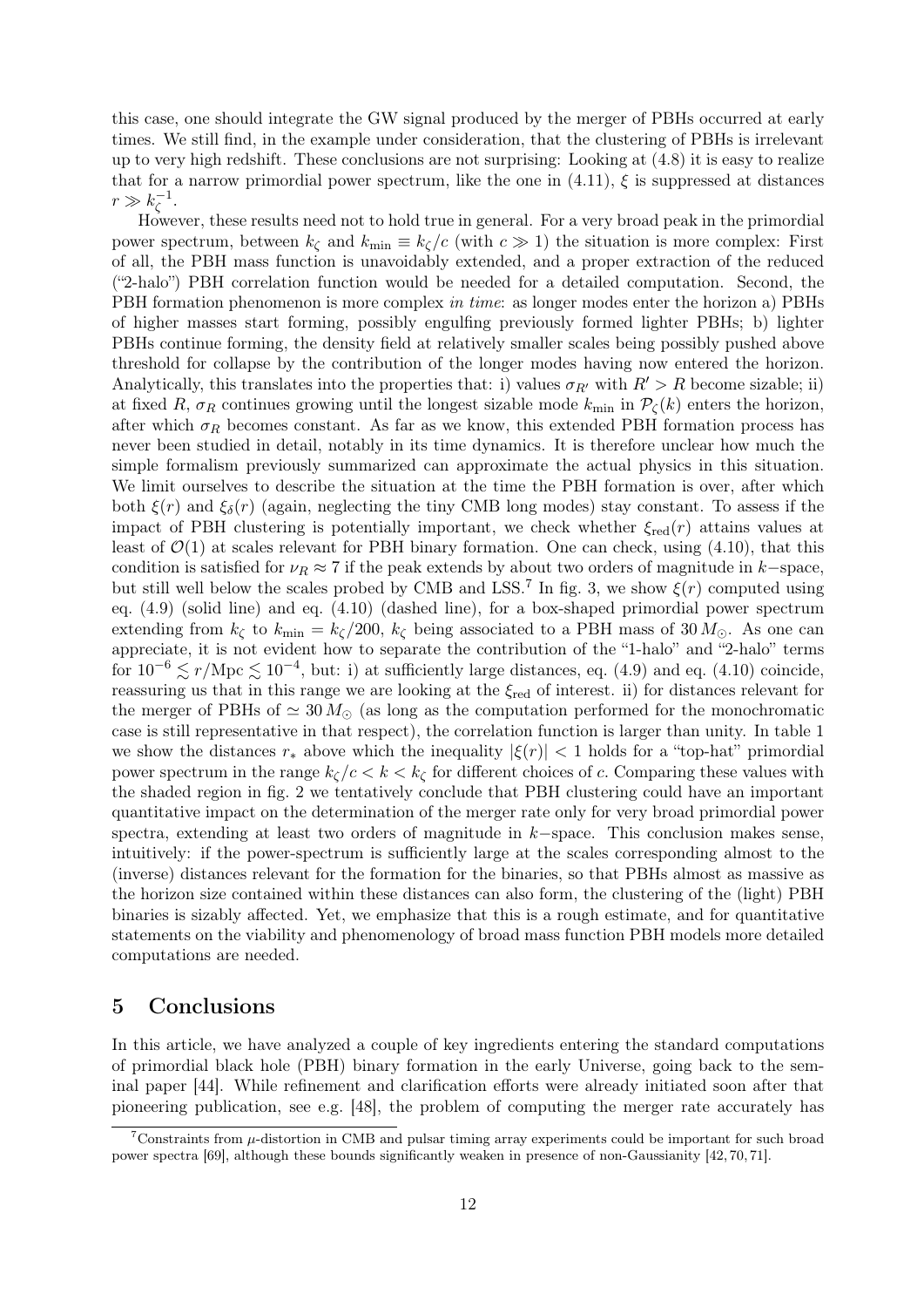<span id="page-12-0"></span>

Figure 3. The PBH two-point correlation function according to eq. [\(4.8\)](#page-8-2) and the approximation eq. [\(4.10\)](#page-8-4), for the broad power spectrum described in the text.

<span id="page-12-1"></span>

|  | $c = 500$ $c = 200$ $c = 100$ $c = 50$ $c = 20$ $c = 10$ |  |  |
|--|----------------------------------------------------------|--|--|
|  |                                                          |  |  |

Table 1. Values of  $r_*$  such that for  $r > r_*$  the inequality  $|\xi(r)| < 1$  holds for a "top-hat" primordial power spectrum  $P_{\zeta}$  that is taken to be constant for  $k_{\zeta}/c < k < k_{\zeta}$  and vanishing outside this range. We choose a value of  $k_{\zeta}$  corresponding to  $M(k_{\zeta}) = 30M_{\odot}$  in the monochromatic mass case. Note that at the values of  $r > r_*$  reported in this table, eq. [\(4.10\)](#page-8-4) provides an acceptable approximation, so that  $\xi(r) \simeq \xi_{\text{red}}(r)$ .

become quite timely in the light of the GW events detected by LIGO/Virgo. It is in fact crucial in deriving what at face value appears to be the most severe constraint to the idea that these events may not only be due to PBHs, but actually come from a population accounting for the majority or the totality of the still unidentified dark matter (DM). According to standard prescriptions for the calculation of the rate of PBH binaries, the required PBH abundance is at most two or three orders of magnitude below the required amount to account for all the DM. This conclusion could mean a fatal blow to the aforementioned idea, since it comes from a self-consistency argument, as opposed to the other numerous constraints which invoke different type of physics, and are subject to their own and quite varied uncertainties and systematics.

Complementary to other recent efforts to assess the robustness of the merger estimate [\[48,](#page-19-11) [49\]](#page-19-12), we have discussed a couple of potentially important factors, namely the role played by: 1) the nearest neighbours distribution; 2) the details of PBH clustering, assuming a standard formation mechanism from the collapse of large density fluctuations. Our formalism thus allows to incorporate naturally the effect of the PBH clustering.

Concerning the former, we have put the discussion on firmer ground, including both a simple heuristic derivation of the probability distribution function in Sec. [3,](#page-4-0) and a more rigorous one in Appendix [A.](#page-14-0) There, we correct some errors in the literature and also show e.g. that the relatively simple expressions commonly used cannot hold for non-Gaussian spatial distributions of PBHs. We finally perform a brief comparative assessment of the errors associated to different treatments found in the literature.

There have been surprisingly few studies in the literature on the generic expectations for (not to speak of consequences of) the PBH clustering. The most notable exception, ref. [\[72\]](#page-20-9), concluded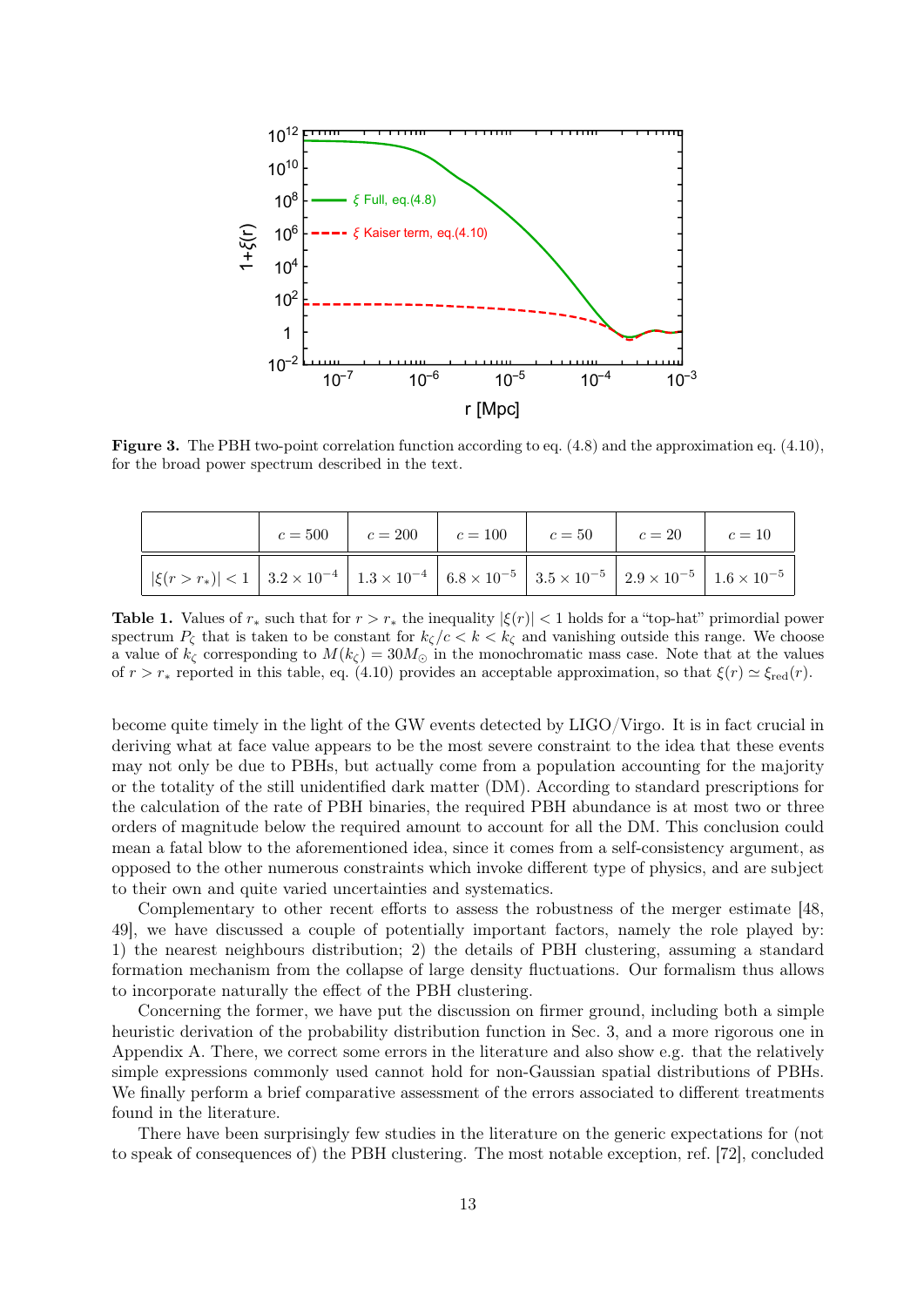that the PBHs were "born in clusters", an effect so large that it would imply a significant impact on their merger rate, some consequences of which were worked out in [\[73\]](#page-20-10). Recently, [\[61\]](#page-19-24) showed that this erroneous conclusion originated from mishandled extrapolations of some analytical formulae (notably eq.  $(21)$  in [\[73\]](#page-20-10), applied also at small r). On this point, our calculations agree with [\[61\]](#page-19-24). On the other hand, the results of [\[61\]](#page-19-24) only refer to scales comparable to the one of the horizon collapsing into PBH, and therefore do not concern directly the PBH binary formation problem, which involves scales entering significantly later into the horizon. This observable depends upon the primordial power spectrum at k−values significantly smaller than the ones associated to formation of PBHs of mass  $O(10)M_{\odot}$ . In Sec. 4 of this article we performed such a calculation stepby-step, in the limiting case of a monochromatic primordial power spectrum. This corresponds to a case often treated in the literature, leading to a narrow or monochromatic PBH mass function. Not surprisingly, since this model lacks power at the binary-relevant scales, one finds that the non-trivial clustering in the formation of PBH binaries can be neglected, at least if an accuracy not better than  $0.1-1\%$  is needed. For PBH models whose mass function is narrow enough, which constitute a large fraction of those described in the literature, simplistic calculations of the binary merger rate are thus sufficiently precise. In that sense, our study confirms the robustness of this observable in these models. However, our results also indicate that for extended mass functions, associated to broad features in k-space (extending over two decades or more), the effect of the clustering is potentially relevant and should be evaluated on a model-by-model basis.

Needless to say, a few important simplifications still exist in virtually all studies on the merger rate of PBH binaries, whose impact remains to be investigated. Let us mention a few:

- Toy-model recipes vs. numerical results. An actual validation of analytical recipes for PBH formation against numerical studies, which may also reveal some surprises, is still lacking. In the last years, some studies have done preliminary steps to tackle these problems [\[55–](#page-19-20)[58\]](#page-19-23), but the actual impact on phenomenological consequences (notably the PBH mass function) remains to be investigated.
- PBH formation for broad mass function. The whole formalism summarized in Sec. 2 is only directly applicable for a monochromatic mass function. A generalization for broad mass functions (including the possibility of a non-trivial clustering) is required to reliably assess the compatibility of rates measured by LIGO/Virgo with actual models of PBH formation.
- Non-linear evolution. Till now, the gravitational evolution of the system from the epoch of PBH formation until the epoch of binary formation has been neglected. In many respects, this is conservative, and one also expects it to be a satisfactory approximation for close to monochromatic PBH mass functions. Yet, for multi-scale problems characteristic of broad mass function models, which are also the ones for which the initial clustering effect is potentially most important, some non-trivial effects may exist, which (unfortunately) require a dedicated numerical simulation to be studied.
- Gaussianity. Another "elephant in the room" concerns the Gaussian approximation, done in almost all the studies. An important issue would be to assess the level of non-Gaussianity actually implied in realistic models of PBH formation. This is likely to affect importantly both the PBH abundance and their clustering, as argued e.g. in [\[74–](#page-20-11)[81\]](#page-20-12).

Definitely, even if the possibility that PBHs of tens of solar masses could account for the majority of the DM appears nowadays much more unlikely than a couple of years ago, this provocative idea has had (and will still have in the near future) a healthy effect in triggering studies clarifying fascinating cosmological aspects. If they exist, PBHs could serve as a probe of the early Universe at distance scales much smaller than those accessible with standard cosmological observations. Therefore, obtaning a quantitative precise understanding of their theoretical merger rate remains an attractive question to explore.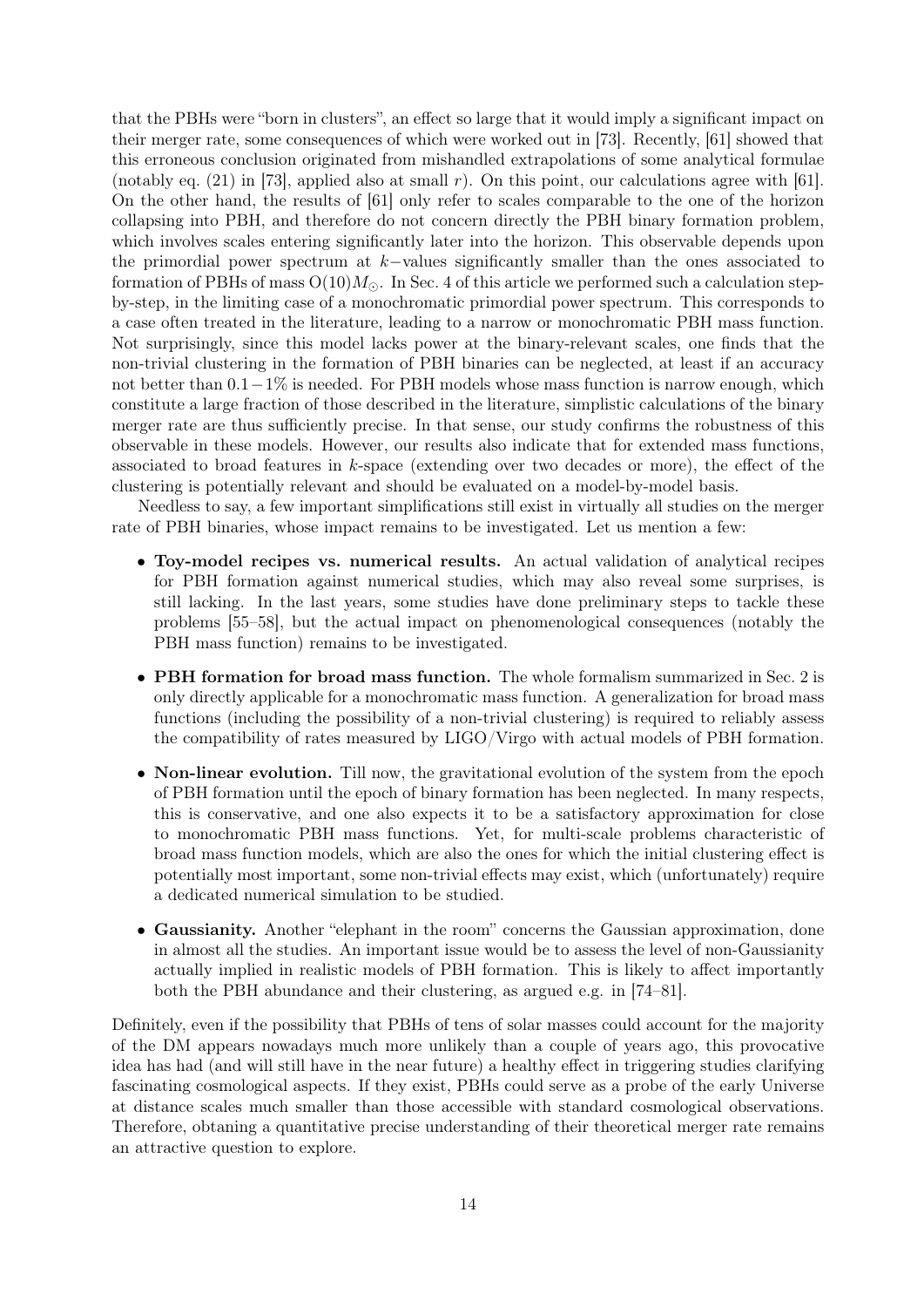#### Acknowledgments

We thank Y. Ali-Haimoud, R. Alonso, S. Camera, A. Carmona, A. Casas, V. Desjacques, M. Regis, A. Riotto and H.Veermaë for discussions. The work of GB is funded by a Contrato de Atracción de Talento (Modalidad 1) de la Comunidad de Madrid (Spain), with number 2017-T1/TIC-5520. It has also been supported by the ERC Advanced Grant SPLE under contract ERC-2012-ADG-20120216-32042, by MINECO (Spain) under contract FPA2016-78022-P and Centro de Excelencia Severo Ochoa Program (Spain) under grant SEV-2016-0597. MT acknowledge support from the research grant TAsP (Theoretical Astroparticle Physics) funded by the Istituto Nazionale di Fisica Nucleare (INFN).

# <span id="page-14-0"></span>A Formal derivation of the NN and NtNN distributions

Let us illustrate in a more formal way under which hypothesis the relations reported in the main text, such as eq. [\(3.4\)](#page-5-3) and eq. [\(3.5\)](#page-5-1), hold. In the physics of many-body systems (for some general ref., see e.g. [\[82\]](#page-20-13)), one finds specialized literature on the topic of the first neighbour distribution in non-ideal fluids [\[83,](#page-20-14) [84\]](#page-20-15), which may serve as a starting point and benchmark comparison for our application to PBH. These calculations have also been extended to the second and higher order neighbour distributions in [\[85,](#page-20-16) [86\]](#page-20-17). These previously published higher order neighbour probabilities have a poor matching to numerically generated random distributions with  $\xi(r) = 0$ , as we checked with Monte Carlo studies both in one and two dimensions [8](#page-14-1) . Below, we identify the mistake in [\[85\]](#page-20-16) and derive the correct expression, eq.  $(A.21)$ , which to the best of our knowledge appears here for the first time. The article [\[86\]](#page-20-17) provides a continuum formulation of [\[85\]](#page-20-16) from the beginning, and rewrites the results of [\[85\]](#page-20-16) into a recursive form, which is fully equivalent to [\[85\]](#page-20-16). Our correction thus applies to this paper as well. For ease of comparison, we stick to the notation of [\[85\]](#page-20-16).

In general, one can define the  $\nu$  particle density distribution,  $\rho_{\nu}$ , depending on the 3 $\nu$  coordinates of the  $\nu$  particles, such as that

$$
\rho_{\nu}(\mathbf{r}_1, \dots \mathbf{r}_{\nu}) d^3 \mathbf{r}_1 \dots d^3 \mathbf{r}_{\nu}
$$
\n(A.1)

gives the distribution function to simultaneously find one particle in the infinitesimal volume  $d^3\mathbf{r}_1$  around  $r_1$ , a second particle in the infinitesimal volume  $d^3r_2$  around  $r_2$ , etc [\[82\]](#page-20-13). The integral over all the arguments and the whole volume obeys the normalization

<span id="page-14-2"></span>
$$
\int d^3 \mathbf{r}_1 \dots \int d^3 \mathbf{r}_{\nu} \rho_{\nu}(\mathbf{r}_1, \dots \mathbf{r}_{\nu}) = \frac{N!}{(N - \nu)!}.
$$
 (A.2)

It is also useful to introduce a discrete notation. For instance

$$
\rho_1(\mathbf{r}) = \sum_{i}^{N} \langle \delta(\mathbf{r} - \mathbf{r}_i) \rangle
$$
\n(A.3)

where the brackets are ensemble averages over all configurations of the N particles in the system, occupying a volume V such that  $n = N/V$ . For a homogeneous system,  $\rho_1(\mathbf{r}) = n$ , with its integral over volume giving the number N of particles. In general,  $\rho_{\nu}$  has dimensions  $[n]^{\nu}$ .

Similarly,

$$
\rho_2(\mathbf{r}, \mathbf{r}') = \sum_{j \neq i}^{N} \sum_{i}^{N} \langle \delta(\mathbf{r} - \mathbf{r}_i) \delta(\mathbf{r}' - \mathbf{r}_j) \rangle, \qquad (A.4)
$$

with  $\rho_2(\mathbf{r}, \mathbf{r}') \propto (1 + \Xi(\mathbf{r}, \mathbf{r}'))$ ,  $\Xi(\mathbf{r}, \mathbf{r}')$  being the two-point correlation function. In particular, by integrating  $\rho_2$  over all (the five) coordinates other than the radial distance r between the particle of reference and a particle under consideration, one can define the function  $\rho_2^*(r)$ ,

$$
\rho_2^*(r = |\mathbf{r}_2 - \mathbf{r}_1|) = \int d^3 \mathbf{r}_1 \int d\Omega_{2-1} \rho_2(\mathbf{r}_1, \mathbf{r}_1 + \mathbf{r}_2 - \mathbf{r}_1).
$$
 (A.5)

This is related to the pair correlation function  $G(r)$  (and the "integrated" two-point correlation function  $\xi(r)$ , depending only on the relative distance), defined via

$$
G(r) = \frac{1}{N} \sum_{j \neq i}^{N} \sum_{i}^{N} \langle \delta(r - r_{ij}) \rangle = 4\pi r^{2} n (1 + \xi(r)) = \frac{\rho_{2}^{*}(r)}{N}, \qquad (A.6)
$$

<span id="page-14-1"></span><sup>8</sup>We thank Hardi Veermäe for an independent check of this point.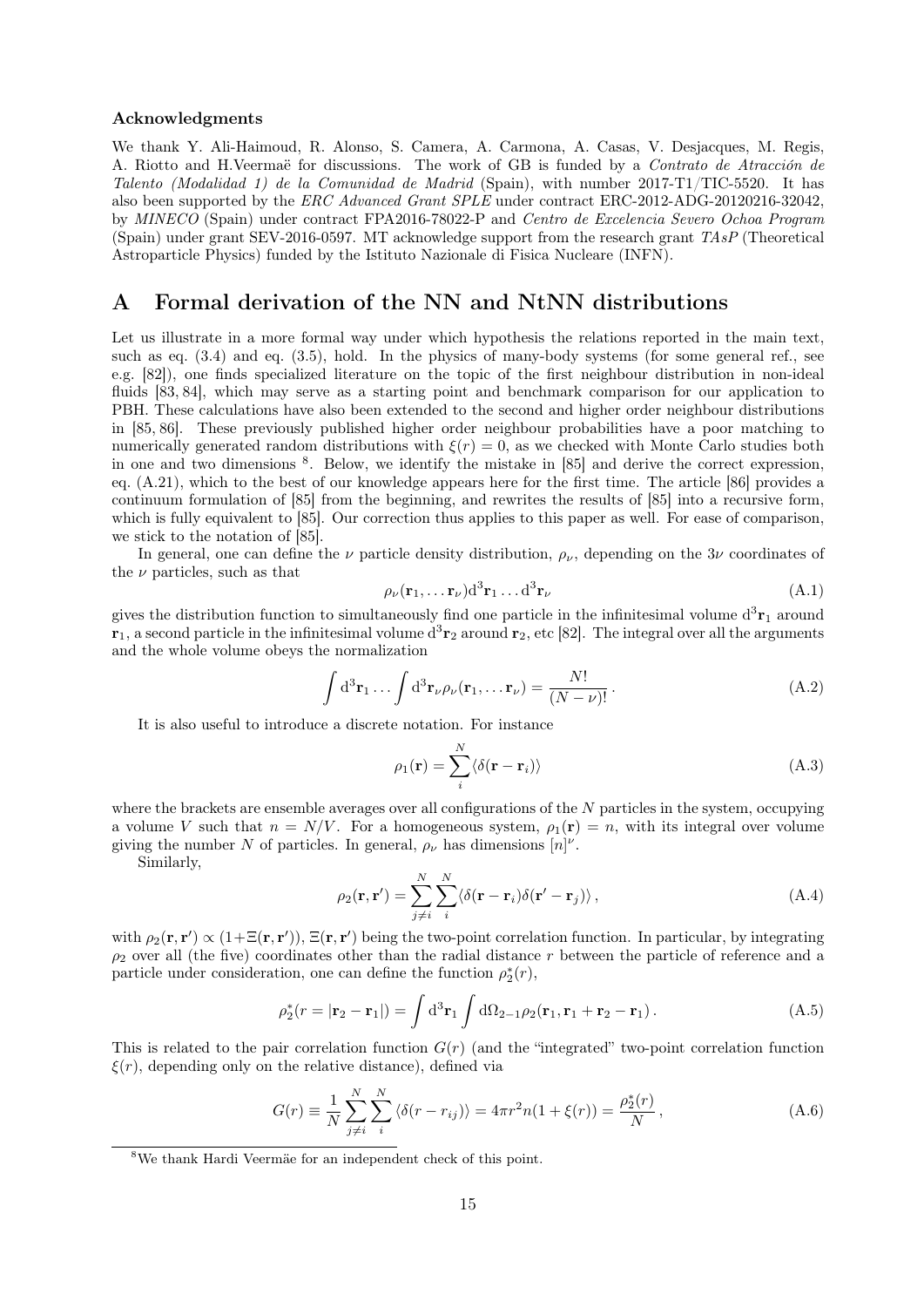$r_{ij}$  being the relative distance of the point i from j. When integrating the above expression over the whole volume, one obtains the total number of neighbours to a given particle,  $N-1$ , since the integral of  $\rho_2^*$ gives  $N(N-1)$ , see eq. [\(A.2\)](#page-14-2).

Similarly to the case of the two-point correlation function, by integrating  $\rho_{\nu}$  over the extraneous coordinates, one can obtain in general the function of the  $\nu-1$  radial distance variables  $\rho^*_{\nu}(r_{21},\ldots,r_{\nu-1}),$ whose dimension is  $[r]^{1-\nu}$ . This has the advantage of making the following discussion less cluttered, although all the steps below could be rephrased in therms of the full  $\rho_{\nu}$ 's. Alternatively, one may think of them as the one dimensional version of the whole problem (for one dimension,  $\rho^*_{\nu}$  coincides to  $\rho_{\nu}$  apart for the fixing of the reference point).

We can now introduce a partition of  $G(r)$  into "neighbourship distribution",  $P(1, r)$ ,  $P(2, r)$ , ...  $P(N - r)$ 1, r) such that  $P(i, r)$  is the probability that the i–th neighbour is found between r and  $r + dr$ . The following consistency sum rule holds:

<span id="page-15-6"></span>
$$
G(r) = P(1, r) + P(2, r) + \dots + P(N - 1, r).
$$
\n(A.7)

In particular, the explicit expression of the differential probability  $P(1,r)$ , also denoted in the main text as  $P(NN, r)$ , writes in the discrete case as

<span id="page-15-0"></span>
$$
P(1,r) \equiv \frac{1}{N} \sum_{j \neq i}^{N} \sum_{i}^{N} \left\langle \delta(r - r_{ij}) \prod_{k \neq i,j}^{N} \int_{r}^{\infty} dr' \delta(r' - r_{ik}) \right\rangle.
$$
 (A.8)

Note the product factor, which ensures that all the other particles are outside the radius  $r$ : For a given configuration of points, the product over k makes sure that only one value of j out of the  $N-1$  is singled out (the nearest to  $i$ ), annihilating all the others, so that the sum actually contains only N terms, and the function is correctly normalized as a probability. By using the identity

<span id="page-15-2"></span>
$$
\int_{r}^{\infty} dr' \delta(r' - r_{ik}) = 1 - \int_{0}^{r} dr' \delta(r' - r_{ik}),
$$
\n(A.9)

we can replace in eq. [\(A.8\)](#page-15-0) to obtain

<span id="page-15-3"></span>
$$
P(1,r) = \frac{1}{N} \sum_{j \neq i}^{N} \sum_{i}^{N} \langle \delta(r - r_{ij}) \rangle - \frac{1}{N} \sum_{k \neq j \neq i}^{N} \sum_{j \neq i}^{N} \sum_{j}^{N} \langle \delta(r - r_{ij}) \int_{0}^{r} dr' \delta(r' - r_{ik}) \rangle +
$$
  
+ 
$$
\frac{1}{N} \frac{1}{2!} \sum_{l \neq k \neq j \neq i}^{N} \sum_{k \neq j \neq i}^{N} \sum_{j \neq i}^{N} \sum_{j \neq i}^{N} \langle \delta(r - r_{ij}) \int_{0}^{r} dr' \delta(r' - r_{ik}) \int_{0}^{r} dr'' \delta(r'' - r_{il}) \rangle - ...
$$
  
= 
$$
G(r) + \frac{1}{N} \sum_{\nu=3}^{N} \frac{(-1)^{\nu}}{(\nu - 2)!} \int_{0}^{r} dr' \int_{0}^{r} dr'' ... \rho_{\nu}^{*}(r, r', r'', ...).
$$
 (A.10)

Note that we wrote each piece in brackets in terms of the same sums leading to the normalization coming from eq.  $(A.2)$ , in order to easily extract the  $\rho^*_{\nu}$  factors, which obviously share the same normalization. The factorials [9](#page-15-1) at the denominator correct for the overcounting of terms implied from these multiple sums, and follow from the expansion of the product of binomials of the form  $(A.9)$ . Since all other indices but the i, j ones are involved, one obtains ( $\nu - 2$ )! Also note that the sum over  $\nu$  extending up to N is only formal. In practice, for all systems to which this formalism is applied one has  $\rho^*_{\nu}(r,\ldots) \to 0$  at the relevant distances r above some  $\tilde{\nu} \ll N$ . In the case of PBH of interest here, for instance, if we look at scales corresponding to distances a relevant for binary formation whose merger time is of  $\mathcal{O}(14)Gyr$ , the maximum conceivable number of relevant neighbours for a primordial spectrum peaked at  $k<sub>\zeta</sub>$  is of the order  $(ak<sub>\zeta</sub>)^3$ , since one cannot pack more than one PBH per Hubble horizon at formation (and the actual number is probably much smaller than that). In microscopic systems such as liquids, short-distance intermolecular repulsion introduces a similar cutoff, as argued in [\[85\]](#page-20-16). Hence, a possibly large but actually finite number  $\nu \ll N$  of terms contributes sizably to the series in eq. [\(A.10\)](#page-15-3).

In the large N limit, if the following condition holds for any finite  $\nu \geq 3$  <sup>[10](#page-15-4)</sup>:

<span id="page-15-5"></span>
$$
\rho_{\nu}^*(r, r', r'', \ldots) = \frac{\rho_2^*(r)}{N} \rho_{\nu-1}^*(r', r'', \ldots), \qquad (A.11)
$$

<span id="page-15-1"></span><sup>9</sup>Note that these factorials are missing in [\[85\]](#page-20-16). It must be a (repeated) typo, since the final result the author arrives at in the first part of his article is correct.

<span id="page-15-4"></span><sup>&</sup>lt;sup>10</sup>This is known as *dilute limit* in the specialized literature on the statistical mechanics of liquids as the previously cited articles [\[85](#page-20-16)[,86\]](#page-20-17), and it is a condition that always holds at low density provided particles interact via an isotropic pair potential.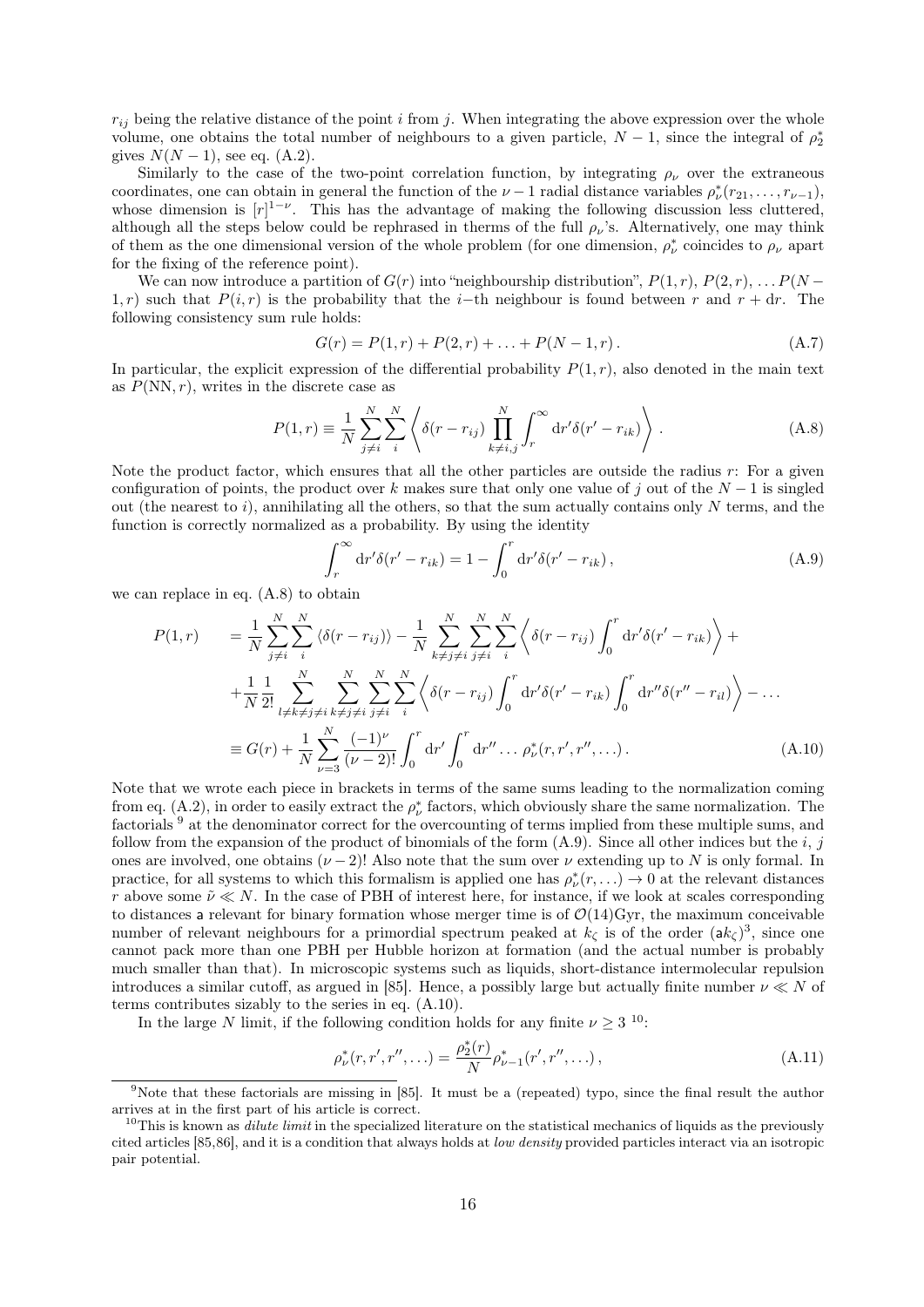then eq. [\(A.10\)](#page-15-3) can be rewritten by extracting the term  $\nu = 2$  out of the sum, collecting terms, and relabeling  $\ell = \nu - 1$ . Eq. [\(A.11\)](#page-15-5) clearly cannot hold for non-Gaussian spatial distributions, since it would otherwise allow one to express all *connected* distributions in terms of the  $\nu = 2$  one. One thus derives

<span id="page-16-0"></span>
$$
P(1,r) = G(r) \left[ 1 - \frac{1}{N} \sum_{\ell=2}^{N-1} \frac{(-1)^{\ell}}{(\ell-1)!} \int_0^r dr' \int_0^r dr'' \dots \rho_{\ell}^*(r', r'', \dots) \right] \equiv G(r) \left[ 1 - S(r) \right]. \tag{A.12}
$$

Using condition [\(A.11\)](#page-15-5) repeatedly, one can prove that

<span id="page-16-1"></span>
$$
\frac{1}{N} \int_0^r dr' \int_0^r dr'' \dots \rho_\ell^*(r', r'', \dots) = h(r)^{\ell - 1},
$$
\n(A.13)

where  $h(r)$  is the primitive of G, i.e.  $dh/dr = G$ . We can then prove two identities:

• By taking the derivative of the function  $S(r)$  defined in eq. [\(A.12\)](#page-16-0) and using eq. [\(A.13\)](#page-16-1) we arrive  $(in the large N limit)$  at

$$
\frac{\mathrm{d}S}{\mathrm{d}r} = \sum_{\ell=2}^{N-1} (-1)^{\ell} \frac{h(r)^{\ell-2}}{(\ell-2)!} G(r) = P(1, r),\tag{A.14}
$$

hence

$$
P(1,r) = G(r) \left[ 1 - \int_0^r P(1,x) dx \right],
$$
\n(A.15)

• Also, using eq.  $(A.13)$  we may direct sum the series in eq.  $(A.12)$ , yielding

<span id="page-16-2"></span>
$$
P(1,r) = G(r) \exp[-h(r)] = G(r) \exp\left[-\int_0^r dx \, G(x)\right].
$$
 (A.16)

Eq. [\(A.16\)](#page-16-2) is nothing but the generalization of Hertz solution [\[59\]](#page-19-18) for a non-trivial correlation  $G(r)$ , and agrees with the expressions found by an independent method in [\[83,](#page-20-14) [84\]](#page-20-15) as well as our eq. [\(3.4\)](#page-5-3) derived heuristically in the main text. Apart for corrections of typos in several formulae (notably his eq.s (2.4), (3.1), and (3.2)), the steps above have the same start and end-point than the derivation presented in [\[85\]](#page-20-16), and also correspond to the final result for  $P(1,r)$  in [\[86\]](#page-20-17).

When moving to  $P(2, r')$  (also denoted with  $P(NtNN, r')$  in the main text), the differential probability of the second neighbour being between r' and  $r' + dr'$ , ref. [\[85\]](#page-20-16) actually argues by analogy: If we subtract  $P(1,r)$  from  $G(r)$ , it leaves the pair distribution of all neighbours farther than the first, and  $P(2,r)$  then obeys an equation analogous to eq. [\(A.16\)](#page-16-2), apart for the replacement  $G(r) \rightarrow G(r) - P(1, r)$ . Loosely speaking, subtracting from  $G(r)$  the differential distribution for the NN, the NtNN behaves as the new NN with respect to the subtracted distribution  $G(r) - P(1, r)$  i.e.

<span id="page-16-4"></span>
$$
P(2,r) = (G(r) - P(1,r)) \exp \left[ - \int_0^r dx (G(x) - P(1,x)) \right].
$$
 (A.17)

We find however that this heuristic argument is incorrect, and a different relation holds. Let us start from the definition of  $P(2, r')$ , the differential probability of the second neighbour being between r' and  $r' + dr'$ ,

$$
P(2,r') \equiv \frac{1}{N} \sum_{k \neq j \neq i}^{N} \sum_{j \neq i}^{N} \sum_{i}^{N} \left\langle \left( \int_{0}^{r'} \mathrm{d}r \delta(r - r_{ij}) \right) \delta(r' - r_{ik}) \prod_{l \neq i, j, k}^{N} \int_{r'}^{\infty} \mathrm{d}r'' \delta(r'' - r_{il}) \right\rangle. \tag{A.18}
$$

An expansion analogous to eq. [\(A.10\)](#page-15-3) leads to

<span id="page-16-3"></span>
$$
P(2, r') = \frac{1}{N} \sum_{k \neq j \neq i}^{N} \sum_{j \neq i}^{N} \sum_{i}^{N} \left\langle \left( \int_{0}^{r'} dr \delta(r - r_{ij}) \right) \delta(r' - r_{ik}) \right\rangle - \frac{1}{N} \frac{1}{1!} \sum_{l \neq k \neq j \neq i}^{N} \sum_{k \neq j \neq i}^{N} \sum_{j \neq i}^{N} \sum_{j \neq i}^{N} \sum_{j \neq i}^{N} \left\langle \left( \int_{0}^{r'} dr \delta(r - r_{ij}) \right) \delta(r' - r_{ik}) \int_{0}^{r'} dr'' \delta(r'' - r_{il}) \right\rangle - \dots
$$
  

$$
\equiv -\frac{1}{N} \sum_{\nu=3}^{N} \frac{(-1)^{\nu}}{(\nu - 3)!} \int_{0}^{r'} dr \int_{0}^{r'} dr'' \dots \rho_{\nu}^{*}(r, r', r'', \dots), \tag{A.19}
$$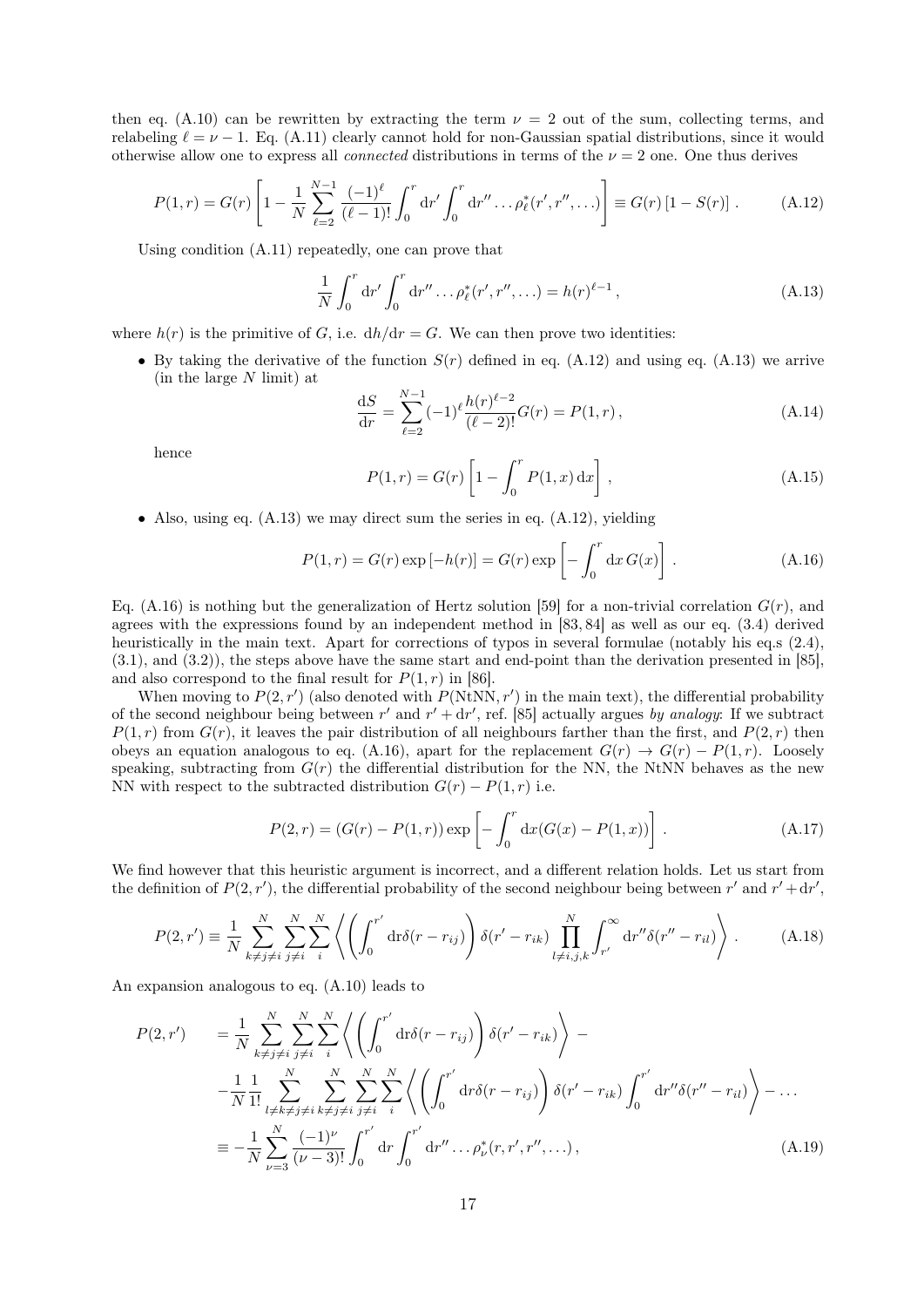where, as argued in eq.  $(A.10)$ , only the indices following from the expansion of the product of binomials have the further factorial at the denominator.

By using the condition [\(A.11\)](#page-15-5), eq. [\(A.19\)](#page-16-3) rewrites (at the second step, relabeling  $\ell = \nu - 1$ )

$$
P(2,r') = \left(\int_0^{r'} dr G(r)\right) \left[G(r') - \frac{1}{N} \sum_{\nu=4}^N \frac{(-1)^{\nu}}{(\nu-3)!} \int_0^{r'} dr'' \dots \rho_{\nu-1}^*(r',r'',\dots)\right]
$$
  
=  $\left(\int_0^{r'} dr G(r)\right) \left[G(r') + \frac{1}{N} \sum_{\ell=3}^{N-1} \frac{(-1)^{\ell}}{(\ell-2)!} \int_0^{r'} dr'' \dots \rho_{\ell}^*(r',r'',\dots)\right].$  (A.20)

In the large N limit, a direct comparison with eq. [\(A.10\)](#page-15-3) shows that the sum over  $\ell$  at the last line is nothing but  $P(1, r') - G(r')$ , hence deriving

<span id="page-17-6"></span>
$$
P(2,r) = P(1,r) \int_0^r dx \, G(x) \,. \tag{A.21}
$$

The quantity we are interested to in the main text is  $Q(x, y)$ , such that  $P(2, y) = \int_0^y Q(x, y) dx$ . It is immediate to check that eq. [\(A.21\)](#page-17-6) is consistent with eq. [\(3.5\)](#page-5-1) while eq. [\(A.17\)](#page-16-4) reported in [\[85,](#page-20-16) [86\]](#page-20-17) is not. The previous derivation can be obviously generalized to higher neighbourship distributions. As another consistency check, one can quickly verify that in the one dimensional case with  $\xi(r) = 0$  the relation [\(A.7\)](#page-15-6) is satisfied in the large- $N$  limit. By direct calculation, one finds in fact

$$
P(1,r) = n e^{-nr}, P(2,r) = n e^{-n r} (n r), \dots P(i,r) = n e^{-n r} \frac{(n r)^{i-1}}{(i-1)!},
$$
\n(A.22)

from which it follows

$$
n = G(r) = \lim_{N \to \infty} \sum_{i=1}^{N-1} n e^{-n r} \frac{(n r)^{i-1}}{(i-1)!} = n e^{-n r} e^{n r}.
$$
 (A.23)

Note how the essential hypothesis for these relations to hold boils down to eq. [\(A.11\)](#page-15-5), which also implies that in presence of non-Gaussianities the formalism requires substantial revision.

#### References

- <span id="page-17-0"></span>[1] B. P. Abbott et al. [LIGO Scientific and Virgo Collaborations], "Observation of Gravitational Waves from a Binary Black Hole Merger," Phys. Rev. Lett. 116, no. 6, 061102 (2016) [arXiv:1602.03837 [gr-qc]].
- [2] B. P. Abbott et al. [LIGO Scientific and Virgo Collaborations], "GW151226: Observation of Gravitational Waves from a 22-Solar-Mass Binary Black Hole Coalescence," Phys. Rev. Lett. 116, no. 24, 241103 (2016) [arXiv:1606.04855 [gr-qc]].
- [3] B. P. Abbott et al. [LIGO Scientific and VIRGO Collaborations], "GW170104: Observation of a 50-Solar-Mass Binary Black Hole Coalescence at Redshift 0.2," Phys. Rev. Lett. 118, no. 22, 221101 (2017) [arXiv:1706.01812  $|gr-qc|$ .
- <span id="page-17-1"></span>[4] B. P. Abbott et al. [LIGO Scientific and Virgo Collaborations], "GW170817: Observation of Gravitational Waves from a Binary Neutron Star Inspiral," Phys. Rev. Lett. 119, no. 16, 161101 (2017) [arXiv:1710.05832  $\left[\text{gr-qc}\right]$ .
- <span id="page-17-2"></span>[5] B. P. Abbott et al. "Multi-messenger Observations of a Binary Neutron Star Merger," Astrophys. J. 848 (2017) no.2, L12 [arXiv:1710.05833 [astro-ph.HE]].
- <span id="page-17-3"></span>[6] S. De, D. Finstad, J. M. Lattimer, D. A. Brown, E. Berger and C. M. Biwer, "Constraining the nuclear equation of state with GW170817," arXiv:1804.08583 [astro-ph.HE].
- <span id="page-17-4"></span>[7] B. P. Abbott et al. [LIGO Scientific and Virgo Collaborations], "GW170817: Measurements of neutron star radii and equation of state," arXiv:1805.11581 [gr-qc].
- <span id="page-17-5"></span>[8] P. Creminelli and F. Vernizzi, "Dark Energy after GW170817 and GRB170817A," Phys. Rev. Lett. 119, no. 25, 251302 (2017) [arXiv:1710.05877 [astro-ph.CO]].
- [9] J. Sakstein and B. Jain, "Implications of the Neutron Star Merger GW170817 for Cosmological Scalar-Tensor Theories," Phys. Rev. Lett. 119, no. 25, 251303 (2017) [arXiv:1710.05893 [astro-ph.CO]].
- [10] J. M. Ezquiaga and M. Zumalacárregui, "Dark Energy After GW170817: Dead Ends and the Road Ahead," Phys. Rev. Lett. 119, no. 25, 251304 (2017) [arXiv:1710.05901 [astro-ph.CO]].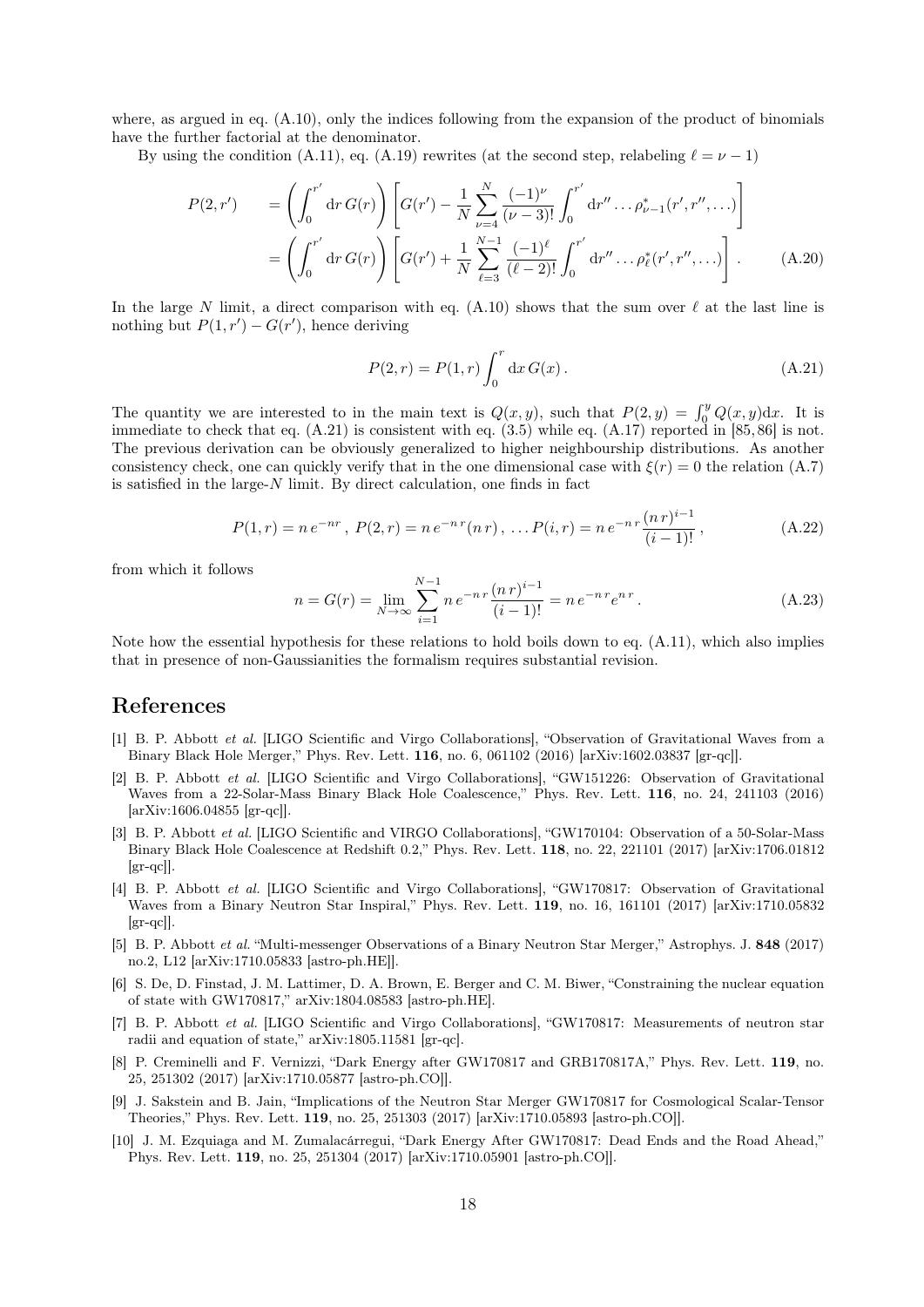- <span id="page-18-0"></span>[11] T. Baker, E. Bellini, P. G. Ferreira, M. Lagos, J. Noller and I. Sawicki, "Strong constraints on cosmological gravity from GW170817 and GRB 170817A," Phys. Rev. Lett. 119, no. 25, 251301 (2017) [arXiv:1710.06394 [astro-ph.CO]].
- <span id="page-18-1"></span>[12] L. Lombriser and A. Taylor, "Breaking a Dark Degeneracy with Gravitational Waves," JCAP 1603 (2016) no.03, 031 [arXiv:1509.08458 [astro-ph.CO]].
- <span id="page-18-2"></span>[13] A. Goldstein et al., "An Ordinary Short Gamma-Ray Burst with Extraordinary Implications: Fermi-GBM Detection of GRB 170817A," Astrophys. J. 848, no. 2, L14 (2017) [arXiv:1710.05446 [astro-ph.HE]].
- <span id="page-18-3"></span>[14] M. R. Drout et al., "Light Curves of the Neutron Star Merger GW170817/SSS17a: Implications for R-Process Nucleosynthesis," Science 358, 1570 (2017) [arXiv:1710.05443 [astro-ph.HE]].
- <span id="page-18-4"></span>[15] K. Belczynski et al., "On the Maximum Mass of Stellar Black Holes", The Astrophysical Journal 714 (2010) [arXiv:0904.2784 [astro-ph.SR]]
- <span id="page-18-5"></span>[16] S. Stevenson, A. Vigna-Gomez, I. Mandel, J. W. Barrett, C. J. Neijssel, D. Perkins and S. E. de Mink, "Formation of the first three gravitational-wave observations through isolated binary evolution," Nature Commun. 8, 14906 (2017)
- <span id="page-18-6"></span>[17] M. Mapelli, "Black hole demography at the dawn of gravitational-wave astronomy: state-of-the art and future perspectives," J. Phys. Conf. Ser. 957, no. 1, 012001 (2018).
- <span id="page-18-7"></span>[18] S. Banerjee, "Stellar-mass black holes in young massive and open stellar clusters and their role in gravitationalwave generation," Mon. Not. Roy. Astron. Soc. 467, no. 1, 524 (2017) [arXiv:1611.09357 [astro-ph.HE]].
- <span id="page-18-8"></span>[19] S. Chatterjee, C. L. Rodriguez and F. A. Rasio, "Binary Black Holes in Dense Star Clusters: Exploring the Theoretical Uncertainties," Astrophys. J. 834, no. 1, 68 (2017) [arXiv:1603.00884 [astro-ph.GA]].
- <span id="page-18-9"></span>[20] B. J. Carr and S. W. Hawking, "Black holes in the early Universe," Mon. Not. Roy. Astron. Soc. 168, 399 (1974).
- <span id="page-18-10"></span>[21] M. Sasaki, T. Suyama, T. Tanaka and S. Yokoyama, "Primordial black holes?perspectives in gravitational wave astronomy," Class. Quant. Grav. 35, no. 6, 063001 (2018) [arXiv:1801.05235 [astro-ph.CO]].
- <span id="page-18-11"></span>[22] S. Bird, I. Cholis, J. B. Muñoz, Y. Ali-Haïmoud, M. Kamionkowski, E. D. Kovetz, A. Raccanelli and A. G. Riess, "Did LIGO detect dark matter?," Phys. Rev. Lett. 116, no. 20, 201301 (2016) [arXiv:1603.00464 [astro-ph.CO]]
- <span id="page-18-12"></span>[23] S. Clesse and J. García-Bellido, "The clustering of massive Primordial Black Holes as Dark Matter: measuring their mass distribution with Advanced LIGO," Phys. Dark Univ. 15, 142 (2017) [arXiv:1603.05234 [astro-ph.CO]].
- <span id="page-18-13"></span>[24] P. A. R. Ade et al. [Planck Collaboration], "Planck 2015 results. XIII. Cosmological parameters," Astron. Astrophys. 594 (2016) A13 [arXiv:1502.01589 [astro-ph.CO]].
- <span id="page-18-14"></span>[25] T. D. Brandt, "Constraints on MACHO Dark Matter from Compact Stellar Systems in Ultra-Faint Dwarf Galaxies," Astrophys. J. 824, no. 2, L31 (2016) [arXiv:1605.03665 [astro-ph.GA]]
- <span id="page-18-15"></span>[26] T. S. Li et al. [DES Collaboration], "Farthest neighbour: The Distant Milky Way Satellite Eridanus II," Astrophys. J. 838, no. 1, 8 (2017) [arXiv:1611.05052 [astro-ph.GA]].
- <span id="page-18-16"></span>[27] S. M. Koushiappas and A. Loeb, "Dynamics of Dwarf Galaxies Disfavor Stellar-Mass Black Holes as Dark Matter," Phys. Rev. Lett. 119, no. 4, 041102 (2017) [arXiv:1704.01668 [astro-ph.GA]].
- <span id="page-18-17"></span>[28] P. Tisserand et al. [EROS-2 Collaboration], "Limits on the Macho Content of the Galactic Halo from the EROS-2 Survey of the Magellanic Clouds," Astron. Astrophys. 469, 387 (2007) [astro-ph/0607207].
- [29] L. Wyrzykowski et al., "The OGLE View of Microlensing towards the Magellanic Clouds. IV. OGLE-III SMC Data and Final Conclusions on MACHOs," Mon. Not. Roy. Astron. Soc. 416, 2949 (2011) [arXiv:1106.2925 [astro-ph.GA]].
- <span id="page-18-18"></span>[30] A. M. Green, "Microlensing and dynamical constraints on primordial black hole dark matter with an extended mass function," Phys. Rev. D 94, no. 6, 063530 (2016) [arXiv:1609.01143 [astro-ph.CO]]
- <span id="page-18-19"></span>[31] E. Mediavilla, J. Jiménez-Vicente, J. A. Muñoz, H. Vives-Arias and J. Calderón-Infante, "Limits on the Mass and Abundance of Primordial Black Holes from Quasar Gravitational Microlensing," Astrophys. J. 836, no. 2, L18 (2017) [arXiv:1702.00947 [astro-ph.GA]].
- <span id="page-18-20"></span>[32] M. Zumalacarregui and U. Seljak, "No LIGO MACHO: Primordial Black Holes, Dark Matter and Gravitational Lensing of Type Ia Supernovae," arXiv:1712.02240 [astro-ph.CO]
- <span id="page-18-21"></span>[33] M. A. Monroy-Rodríguez and C. Allen, "The end of the MACHO era- revisited: new limits on MACHO masses from halo wide binaries," Astrophys. J. 790, no. 2, 159 (2014) [arXiv:1406.5169 [astro-ph.GA]].
- <span id="page-18-22"></span>[34] D. Gaggero, G. Bertone, F. Calore, R. M. T. Connors, M. Lovell, S. Markoff and E. Storm, "Searching for Primordial Black Holes in the radio and X-ray sky," Phys. Rev. Lett. 118, no. 24, 241101 (2017) [arXiv:1612.00457 [astro-ph.HE]].
- <span id="page-18-23"></span>[35] A. Hektor, G. Hütsi and M. Raidal, "Constraints on Primordial Black Hole Dark Matter from Galactic Center X-ray observations," arXiv:1805.06513 [astro-ph.CO].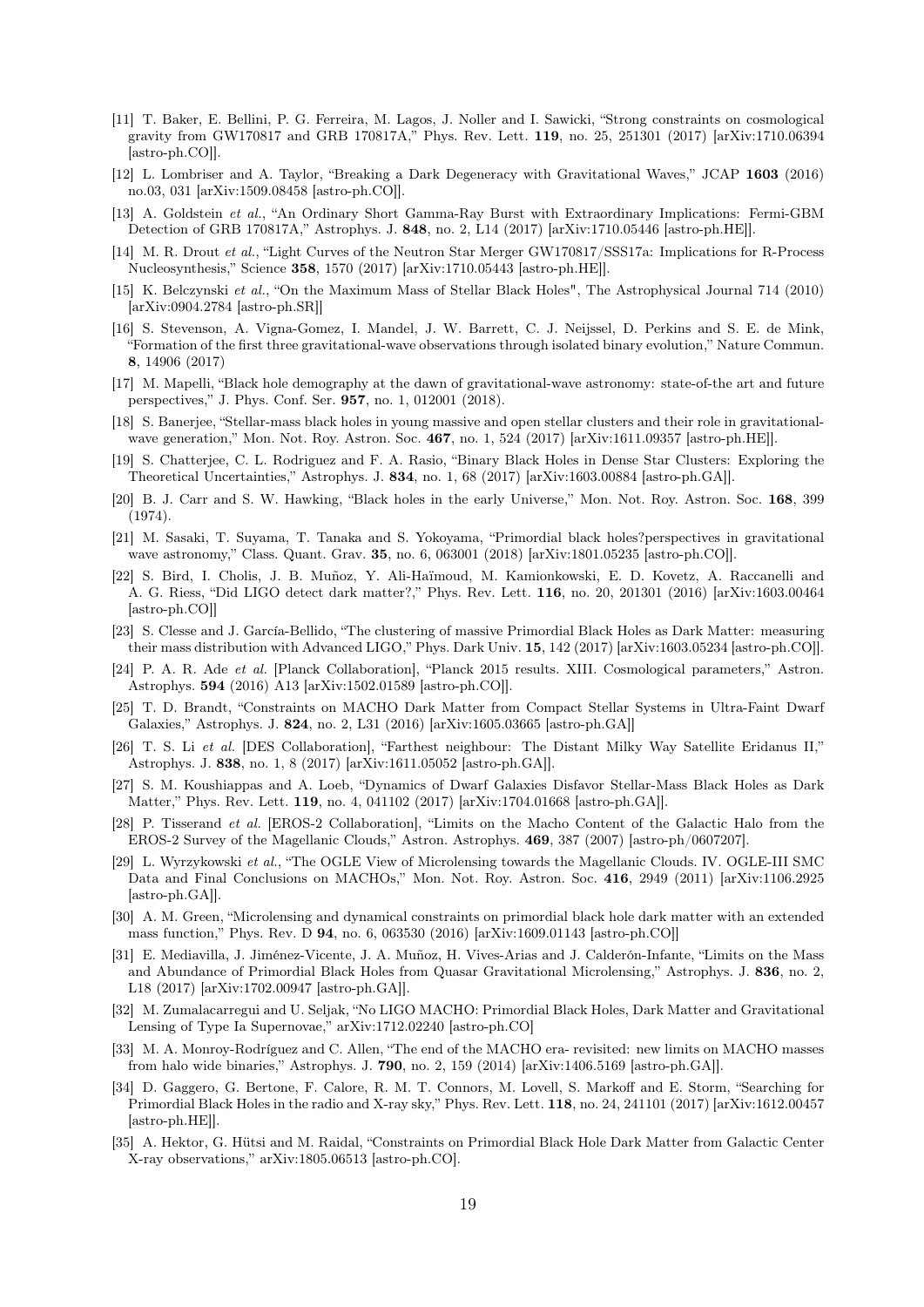- <span id="page-19-0"></span>[36] K. Schutz and A. Liu, "Pulsar timing can constrain primordial black holes in the LIGO mass window," Phys. Rev. D 95, no. 2, 023002 (2017) [arXiv:1610.04234 [astro-ph.CO]].
- <span id="page-19-1"></span>[37] Y. Ali-Haïmoud and M. Kamionkowski, "Cosmic microwave background limits on accreting primordial black holes," Phys. Rev. D **95**, no. 4, 043534 (2017) [arXiv:1612.05644 [astro-ph.CO]].
- <span id="page-19-2"></span>[38] V. Poulin, P. D. Serpico, F. Calore, S. Clesse and K. Kohri, "CMB bounds on disk-accreting massive primordial black holes," Phys. Rev. D 96, no. 8, 083524 (2017) [arXiv:1707.04206 [astro-ph.CO]].
- <span id="page-19-3"></span>[39] S. Wang, Y. F. Wang, Q. G. Huang and T. G. F. Li, "Constraints on the Primordial Black Hole Abundance from the First Advanced LIGO Observation Run Using the Stochastic Gravitational-Wave Background," Phys. Rev. Lett. 120, no. 19, 191102 (2018) [arXiv:1610.08725 [astro-ph.CO]].
- <span id="page-19-4"></span>[40] S. Clesse and J. García-Bellido, "Detecting the gravitational wave background from primordial black hole dark matter," Phys. Dark Univ. 18, 105 (2017) [arXiv:1610.08479 [astro-ph.CO]].
- <span id="page-19-5"></span>[41] K. Inomata, M. Kawasaki, K. Mukaida, Y. Tada and T. T. Yanagida, "Inflationary primordial black holes for the LIGO gravitational wave events and pulsar timing array experiments," Phys. Rev. D 95, no. 12, 123510 (2017) [arXiv:1611.06130 [astro-ph.CO]].
- <span id="page-19-6"></span>[42] T. Nakama, J. Silk and M. Kamionkowski, "Stochastic gravitational waves associated with the formation of primordial black holes," Phys. Rev. D 95, no. 4, 043511 (2017) [arXiv:1612.06264 [astro-ph.CO]].
- <span id="page-19-7"></span>[43] M. Sasaki, T. Suyama, T. Tanaka and S. Yokoyama, "Primordial Black Hole Scenario for the Gravitational-Wave Event GW150914," Phys. Rev. Lett. 117, no. 6, 061101 (2016) [arXiv:1603.08338 [astro-ph.CO]].
- <span id="page-19-8"></span>[44] T. Nakamura, M. Sasaki, T. Tanaka and K. S. Thorne, "Gravitational waves from coalescing black hole MACHO binaries," Astrophys. J. 487, L139 (1997) [astro-ph/9708060].
- <span id="page-19-9"></span>[45] B. P. Abbott et al. [LIGO Scientific and Virgo Collaborations], "Search for intermediate mass black hole binaries in the first observing run of Advanced LIGO," Phys. Rev. D 96 (2017) no.2, 022001 [arXiv:1704.04628  $\left[\text{gr-qc}\right]$ .
- [46] B. P. Abbott et al. [LIGO Scientific and Virgo Collaborations], "Supplement: The Rate of Binary Black Hole Mergers Inferred from Advanced LIGO Observations Surrounding GW150914," Astrophys. J. Suppl. 227 (2016) no.2, 14 [arXiv:1606.03939 [astro-ph.HE]].
- <span id="page-19-10"></span>[47] B. P. Abbott et al. [LIGO Scientific and Virgo Collaborations], "The Rate of Binary Black Hole Mergers Inferred from Advanced LIGO Observations Surrounding GW150914," Astrophys. J. 833 (2016) no.1, L1 [arXiv:1602.03842 [astro-ph.HE]].
- <span id="page-19-11"></span>[48] K. Ioka, T. Chiba, T. Tanaka and T. Nakamura, "Black hole binary formation in the expanding universe: Three body problem approximation," Phys. Rev. D 58 (1998) 063003 [astro-ph/9807018].
- <span id="page-19-12"></span>[49] Y. Ali-Haïmoud, E. D. Kovetz and M. Kamionkowski, "Merger rate of primordial black-hole binaries," Phys. Rev. D 96, no. 12, 123523 (2017) [arXiv:1709.06576 [astro-ph.CO]].
- <span id="page-19-13"></span>[50] B. J. Kavanagh, D. Gaggero and G. Bertone, "Black Holes' Dark Dress: On the merger rate of a subdominant population of primordial black holes," arXiv:1805.09034 [astro-ph.CO].
- <span id="page-19-14"></span>[51] Z. C. Chen and Q. G. Huang, "Merger Rate Distribution of Primordial-Black-Hole Binaries," arXiv:1801.10327 [astro-ph.CO].
- <span id="page-19-15"></span>[52] M. Raidal, V. Vaskonen and H. Veermäe, "Gravitational Waves from Primordial Black Hole Mergers," JCAP 1709, 037 (2017) [arXiv:1707.01480 [astro-ph.CO]].
- <span id="page-19-16"></span>[53] S. Chandrasekhar, "Stochastic problems in physics and astronomy," Rev. Mod. Phys. 15, 1 (1943).
- <span id="page-19-17"></span>[54] P. C. Peters, "Gravitational Radiation and the Motion of Two Point Masses," Phys. Rev. 136, B1224 (1964).
- <span id="page-19-20"></span>[55] T. Nakama, T. Harada, A. G. Polnarev and J. Yokoyama, "Identifying the most crucial parameters of the initial curvature profile for primordial black hole formation," JCAP 1401 (2014) 037 [arXiv:1310.3007 [gr-qc]].
- <span id="page-19-21"></span>[56] T. Harada, C. M. Yoo, T. Nakama and Y. Koga, "Cosmological long-wavelength solutions and primordial black hole formation," Phys. Rev. D 91, no. 8, 084057 (2015) [arXiv:1503.03934 [gr-qc]].
- <span id="page-19-22"></span>[57] C. M. Yoo, T. Harada, J. Garriga and K. Kohri, "PBH abundance from random Gaussian curvature perturbations and a local density threshold," arXiv:1805.03946 [astro-ph.CO].
- <span id="page-19-23"></span>[58] C. Germani and I. Musco, "The abundance of primordial black holes depends on the shape of the inflationary power spectrum," arXiv:1805.04087 [astro-ph.CO].
- <span id="page-19-18"></span>[59] P. Hertz, "Über den gegenseitigen durchschnittlichen Abstand von Punkten, die mit bekannter mittlerer Dichte im Raume angeordnet sind." Math Ann. 67, 387, (1909).
- <span id="page-19-19"></span>[60] B. Carr, F. Kuhnel and M. Sandstad, "Primordial Black Holes as Dark Matter," Phys. Rev. D 94 (2016) no.8, 083504 [arXiv:1607.06077 [astro-ph.CO]].
- <span id="page-19-24"></span>[61] Y. Ali-Haïmoud, "Correlation function of high-threshold peaks and application to the initial (non)clustering of primordial black holes," arXiv:1805.05912 [astro-ph.CO].